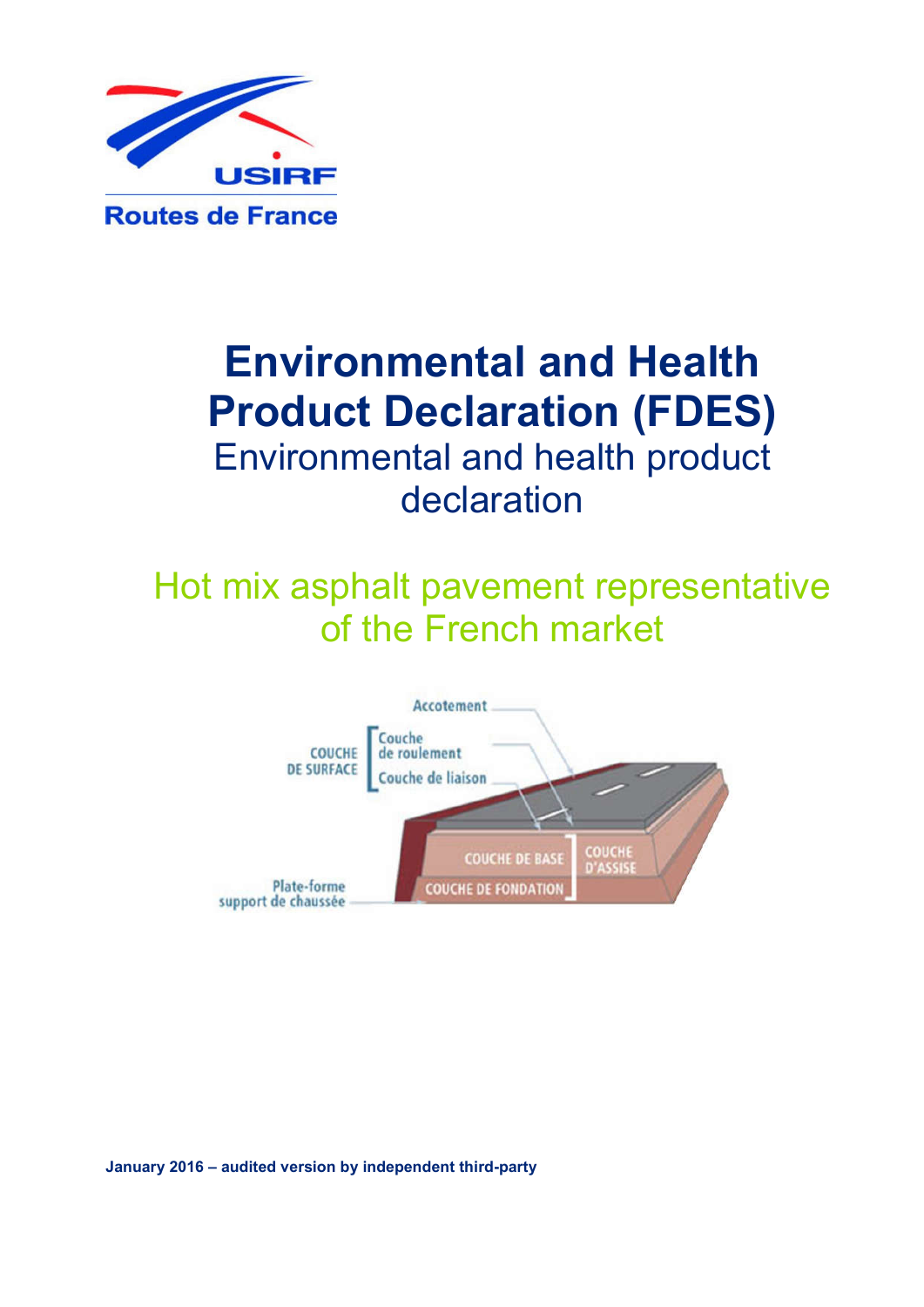

 $\overline{\circ}$  $\frac{1}{2}$ d by LIFE Programme 2013 The SustainEuroRo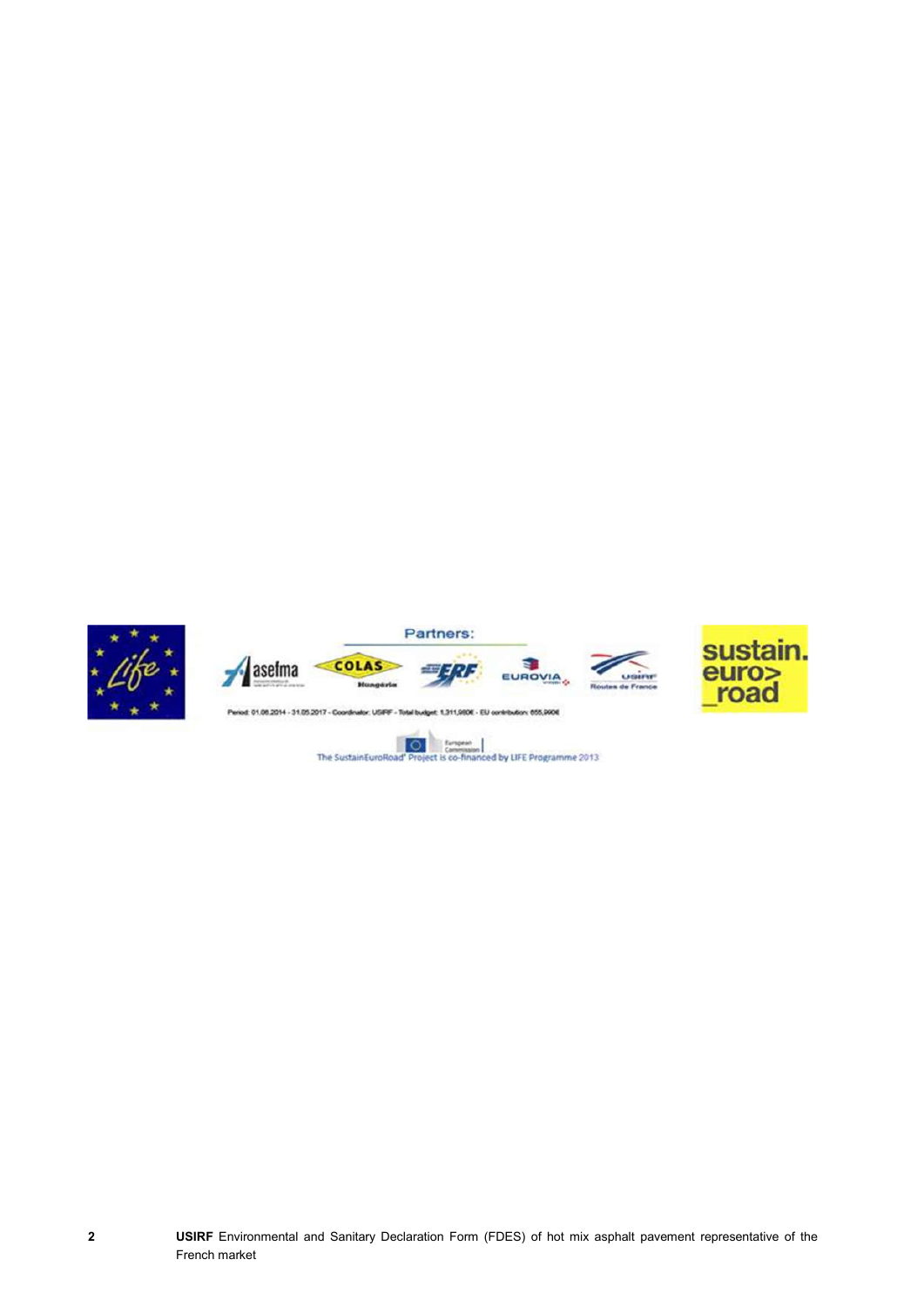### **Warning**

The information in this declaration is provided under the responsibility of USIRF (Union of French Road Industry Associations) (issuer of the FDES) in accordance with NF EN 15804+A1 and its national supplement XP P01-064/CN.

Any use of the information provided herein, in whole or in part, must be accompanied as a minimum, by a complete reference to the original FDES and to its issuer, who can deliver a complete copy.

CEN standard EN 15804+A1 defines the Product Category Rules (PCR). This FDES is also compliant with the requirements of standard ISO 14025 on Type III environmental declarations.

NOTE: The literal translation of EPD (Environmental Product Declaration) in French is DEP (Déclaration Environnementale de Produit). The commonly used term in France is FDES (Environmental and Health Product Declaration), which includes both the Environmental Product Declaration as well as health information for the product covered by the FDES. Accordingly, the FDES is an EPD supplemented by health information.

### Reading guide

The display of inventory data meets the requirements of standard NF EN 15804+A1.

Results display format:

1.78E-06 shall read: 1.78x10<sup>-6</sup> (scientific writing)

Used units:

- Kilogramme "kg"
- Gramme  $-$  "g"
- Litre  $-$  "L"
- Kilowatt hour "kWh"
- Megajoule "MJ"
- Cubic metre "m $3"$

### Abbreviations:

- LCA: Life Cycle Analysis
- RSL: Reference Service Life
- FU: Functional Unit
- LHV: Lower Heating Value
- MTHB: Materials Treated with Hydraulic Binders

### Precautions when using the FDES for product comparison

FDES declarations of construction products may not be comparable if they don't comply with standard NF EN 15804+A1.

In its section 5.3 Comparability of EPD of construction products, standard NF EN 15804+A1 defines the conditions under which construction products can be compared, on the basis of information provided by the FDES:

"*Comparison of the environmental performance of building products using EDP information should be based on the use of the products and their impacts on the building, and must take into account the complete life cycle (all the information modules).*"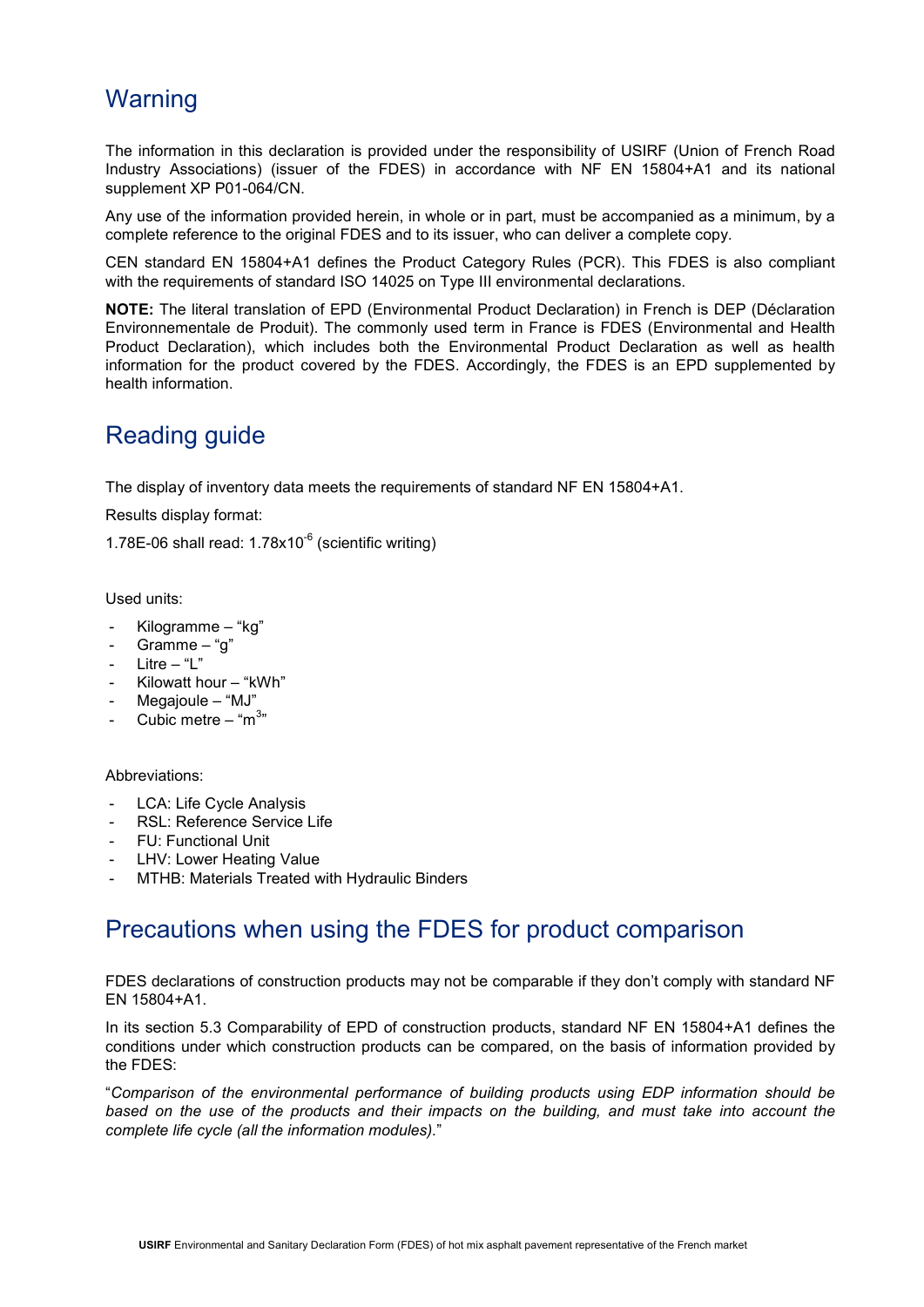## Table of Contents

| 1. GENERAL INFORMATION NATION AND RESERVE TO A RESERVE THE RESERVE TO A RESERVE THE RESERVE TO A RESERVE THE R | $\mathbf 1$             |
|----------------------------------------------------------------------------------------------------------------|-------------------------|
| 2. DESCRIPTION OF THE FUNCTIONAL UNIT AND THE PRODUCT ___________________________                              |                         |
|                                                                                                                | $\overline{\mathbf{4}}$ |
|                                                                                                                | $\overline{\mathbf{4}}$ |
|                                                                                                                |                         |
|                                                                                                                |                         |
|                                                                                                                |                         |
|                                                                                                                | $\overline{7}$          |
| 4. INFORMATION SERVING TO CALCULATE THE LIFE CYCLE ANALYSIS ____________________                               | 9                       |
|                                                                                                                | 10                      |
| 6. ADDITIONAL INFORMATION ON THE RELEASE OF HAZARDOUS SUBSTANCES INTO INDOOR AIR, SOIL AND                     | 13                      |
|                                                                                                                |                         |
| 6.2. Product characteristics contributing to the sanitary quality of water _________________________13         |                         |
| 7. CONTRIBUTION OF THE PRODUCT TO QUALITY OF LIFE INSIDE BUILDINGS _________________________________ 14        |                         |
| 7.1. Product characteristics contributing to hydrothermal comfort in buildings ____________________14          |                         |
| 7.2. Product characteristics contributing to acoustic comfort in buildings _________________________14         |                         |
| 7.3. Product characteristics contributing to visual comfort in buildings ___________________________14         |                         |
| 7.4. Product characteristics contributing to olfactory comfort in buildings. _______________________14         |                         |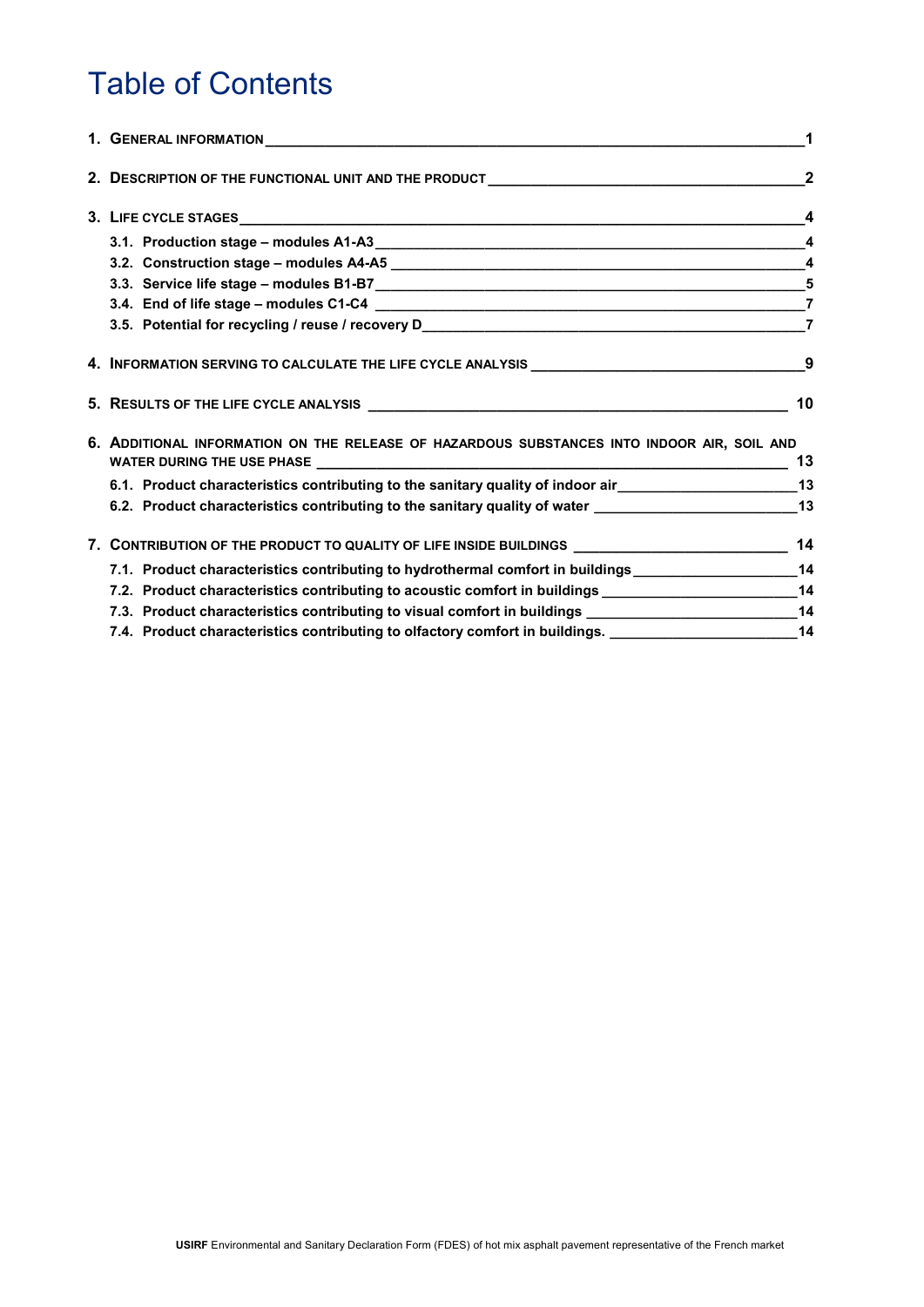### 1. General information

### Name and address of manufacturers

The companies whose products are covered by the FDES are road companies that are members of USIRF and/or one of the 20 Regional Professional Unions of the Road Industry (SPRIR)  $^1$ .

### Entity representing the companies for which the FDES is representative

Union of French Road Industry Associations (USIRF), 9, Rue de Berri, 75008, Paris

### FDES type

Collective FDES (representative of the average products placed on the French market by USIRF members), from cradle to grave (over the entire life cycle of the product)

### Rules of use

The data in this FDES are provided under the responsibility of USIRF. Only the above-mentioned member companies are authorised to submit these data.

#### Publication date

January 2016

#### End of validity date

January 2021

### Commercial reference of the product

Hot mix asphalt pavement representative of the French market, based on a standard SETRA catalogue structure ref. TC4 PF3, 30 years of October 1998.

### Verification

l

| CEN standard EN 15804+A1 defines the Product Category Rules (PCR).          |                                                                                                |  |          |  |
|-----------------------------------------------------------------------------|------------------------------------------------------------------------------------------------|--|----------|--|
| Independent declaration verification, in accordance with EN ISO 14025: 2010 |                                                                                                |  |          |  |
|                                                                             | Internal                                                                                       |  | External |  |
|                                                                             | Verifier's name: Sébastien Lasvaux<br>Verification programme: AFNOR INIES<br>www.base-inies.fr |  |          |  |

<sup>&</sup>lt;sup>1</sup> See: http://www.usirf.com/usirf/organisation/organisation-20-sprir/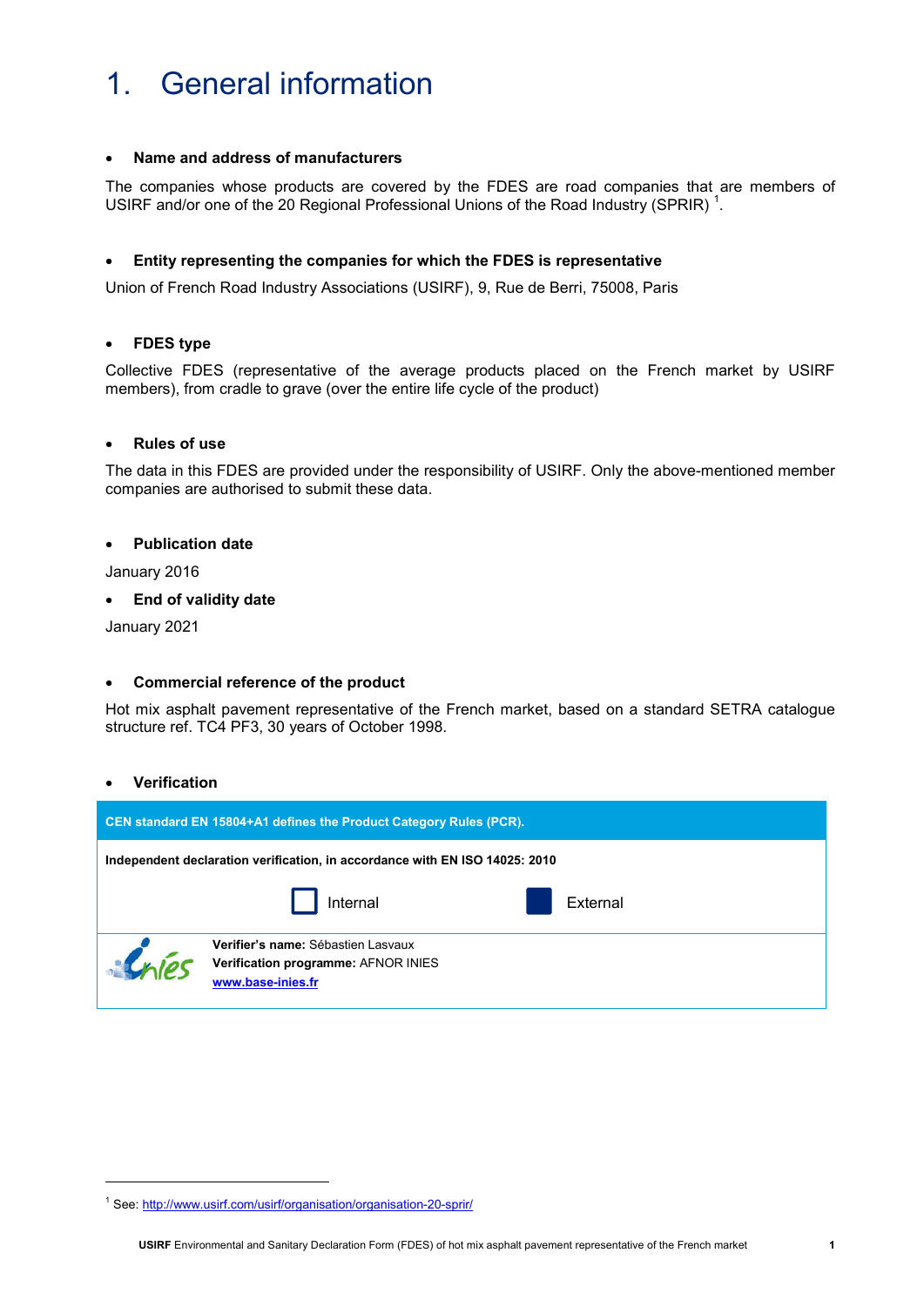## 2. Description of the functional unit and the product

### Description of the functional unit

Providing an area of 1m² of hot mix asphalt pavement representative of the French market, based on a reference lifespan of 100 years

### Product description

The assessed product is hot mix asphalt pavement ref. TC4 PF3 - 30 year (Catalogue of SETRA structures, October 1998).

This type of pavement is used on departmental and local roads, which are the most typical roads in France in terms of running length and traffic<sup>2</sup>.

The pavement consists of different layers of hot mix asphalt:

- The wearing course, which is the surface layer, and
- The base and sub-base layers, which are the structural road layers.

Hot mix asphalt is a mixture of aggregates (such as gravel, fillers, etc.) and a bituminous binder (bitumen), produced in asphalt plants at temperatures between 130°C to 180°C.

The initial structure and maintenance data were calculated according to the French design method defined in standard NF P 98 086 "Structural Design of Road Pavements - Application to New Pavements".

The materials forming the pavement are compliant with the requirements of standard NF EN 13108 "Bituminous mixtures. Material specifications." Parts 1, 2 and 7 for bituminous mixtures.

Earthwork and construction of the capping layer serving as road subgrade were not included in this study, since they are not an integral part of the pavement.

### Material specifications.", Parts 1, 2 and 7 for bituminous mixtures.

Hot-mix asphalt pavement intended for departmental roads.

### Other technical characteristics not included in the functional unit

Not applicable

### Description of the main components and/or materials of the product

| <b>Parameter</b>                           | <b>Unit</b>      | <b>Value</b>   |
|--------------------------------------------|------------------|----------------|
| Wearing course (6 cm of asphalt concrete)  | t/m <sup>2</sup> | 1.41E-01       |
| Tack coat (bitumen emulsion)               | t/m <sup>2</sup> | 5.00E-04       |
| Base course (9 cm of gravel bitumen 3)     | t/m <sup>2</sup> | 2.12E-01       |
| Tack coat (bitumen emulsion)               | t/m <sup>2</sup> | 5.00E-04       |
| Sub-base course (9 cm of gravel bitumen 3) | t/m <sup>2</sup> | 2.12E-01       |
| Tack coat (bitumen emulsion)               | t/m <sup>2</sup> | 5.00E-04       |
| Distribution packaging                     | ۰                | Not applicable |
| Losses during application                  | $\%$             | Not applicable |
| Complementary products for application     |                  | Not applicable |

-

<sup>&</sup>lt;sup>2</sup> According to the Transport Data Book "Memento des Transports", 2014 edition (for 2012), departmental and local roads account for 98% of the length of the French road network and for 66% of vehicle mileage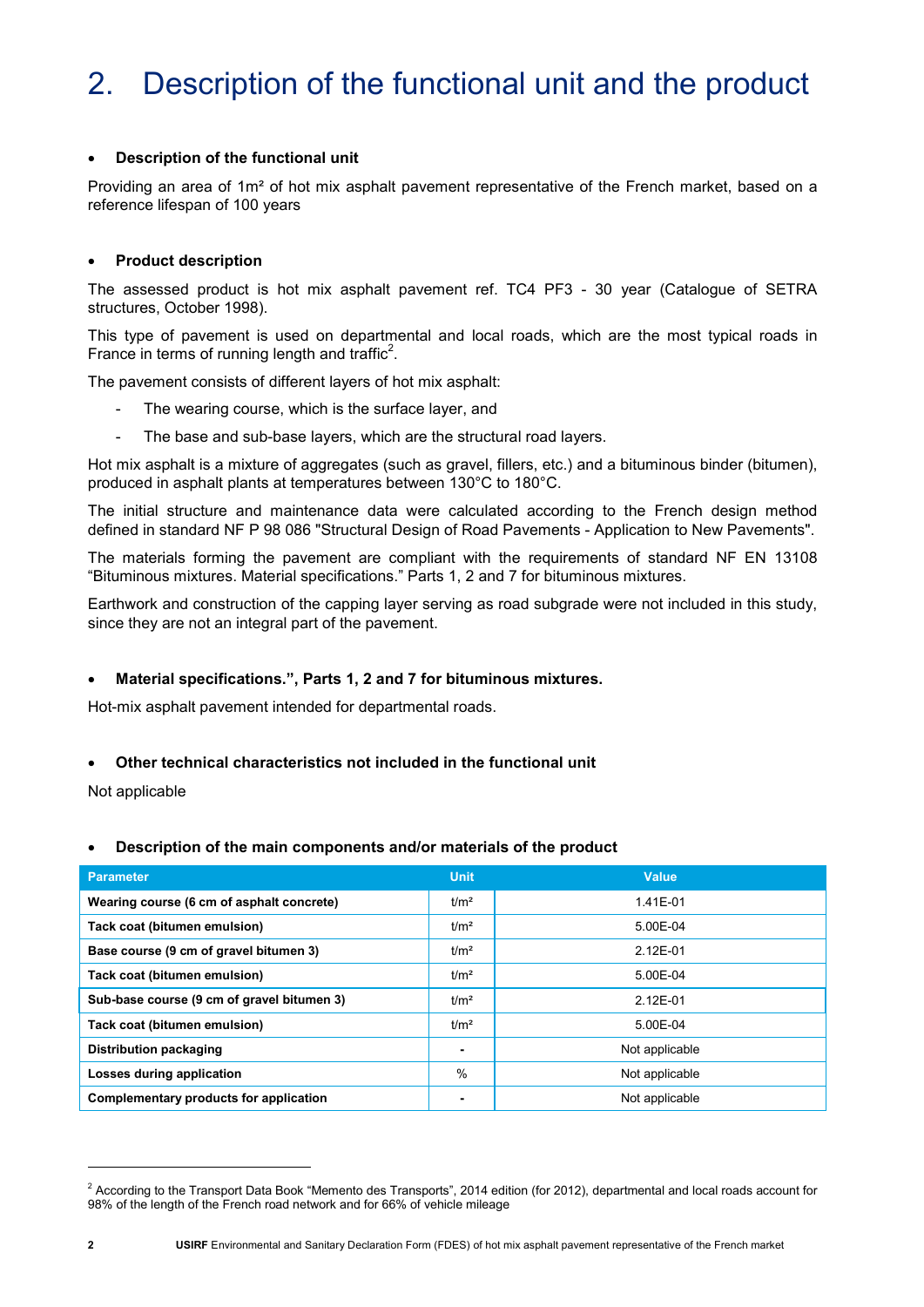### Clarification concerning the list of candidate substances in accordance with the REACH regulatory framework (if having a mass greater than 0.1%)

The product does not contain any substance in the candidate list according to the REACH regulatory framework.

### Description of the reference service life

| <b>Parameter</b>                                                    | <b>Unit</b> | <b>Value</b>                                                                                                                                                                                                                     |
|---------------------------------------------------------------------|-------------|----------------------------------------------------------------------------------------------------------------------------------------------------------------------------------------------------------------------------------|
| Reference service life                                              | Years       | 100<br>The selected principle is to assume by default a pavement<br>lifespan of 100 years and take into account the necessary<br>maintenance work to ensure its functions over this lifespan.                                    |
| Declared product properties (at factory gate)<br>and finishes, etc. |             | Compliant with the requirements of standard NF EN 13108<br>"Bituminous mixtures. Material specifications.", Parts 1, 2 and 7                                                                                                     |
| Theoretical application parameters                                  |             | Compliant with Standard NF P 98 150-1 "Hot mix asphalts -<br>Laying of pavement bases, binder and wearing courses"                                                                                                               |
| <b>Assumed quality of work</b>                                      |             | In accordance with the current state of the art and practice                                                                                                                                                                     |
| <b>External environment</b>                                         |             | French climate                                                                                                                                                                                                                   |
| Internal environment                                                |             | Not applicable                                                                                                                                                                                                                   |
| <b>Conditions of use</b>                                            |             | Asphalt mixes and bituminous pavements are designed<br>according to the bearing capacity of earthwork and traffic, as<br>defined in Standard NF P 98 086 "Structural design of road<br>pavements – Application to new pavements" |
| <b>Maintenance scenario</b>                                         |             | Maintenance planned at about 13 year intervals by planing<br>and/or addition of asphalt concrete or high-modulus asphalt<br>(EME2) and tack coat                                                                                 |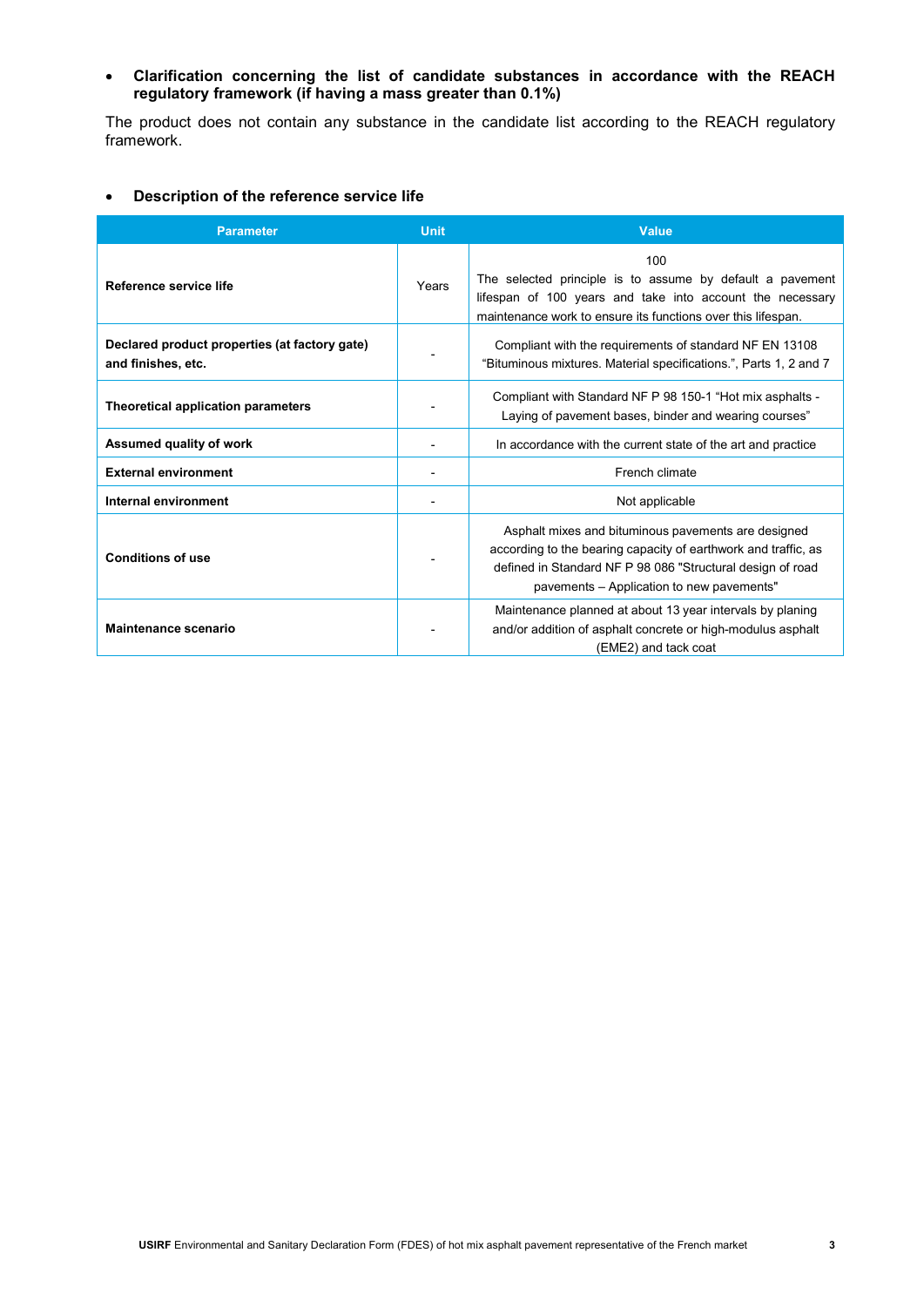## 3. Life cycle stages



Figure 1 – Simplified life cycle diagram of the product

### 3.1. Production stage – modules A1-A3

The production stages (A1-A3) include:

- extraction and treatment of raw materials used in the production of asphalt (A1):
	- bitumen.
- aggregates (hard rock and alluvial aggregates),
- reclaimed asphalt,
- transportation of raw materials to asphalt production sites (A2),
- production of the asphalt mix (A3), including:
- energy consumption at the burner-dryer, at boiler for binder materials, the asphalt plant, and the operation of machinery, as well as emissions into the air,
- water consumptions and discharges, as well as emissions into the water,
- use of consumables (oils and lubricants, tyres, metal, non-stick agents and dust filters),
- use of infrastructures.
- transport of waste of and waste disposal,
- Production transport of materials and products forming the other pavement layers (bitumen emulsion) (A3).

### 3.2. Construction stage – modules A4-A5

The transport stage (A4) includes:

Transport of the asphalt and bitumen emulsion to the site, including the truck travel and the bitumen fume emissions during truck loading.

| <b>Parameter</b>            | <b>Unit</b> | <b>Value</b>                                                                                                                                                                                                                                                                        |
|-----------------------------|-------------|-------------------------------------------------------------------------------------------------------------------------------------------------------------------------------------------------------------------------------------------------------------------------------------|
| <b>Scenario description</b> |             | Asphalt transport:<br>The asphalt mix is delivered to the site in EURO 4 type trucks with a payload of<br>16 to 32t. They have been modelled based on the CIMAROUT database.<br>Bitumen emulsion transport:<br>The bitumen emulsion follows the same logistic route as the asphalt. |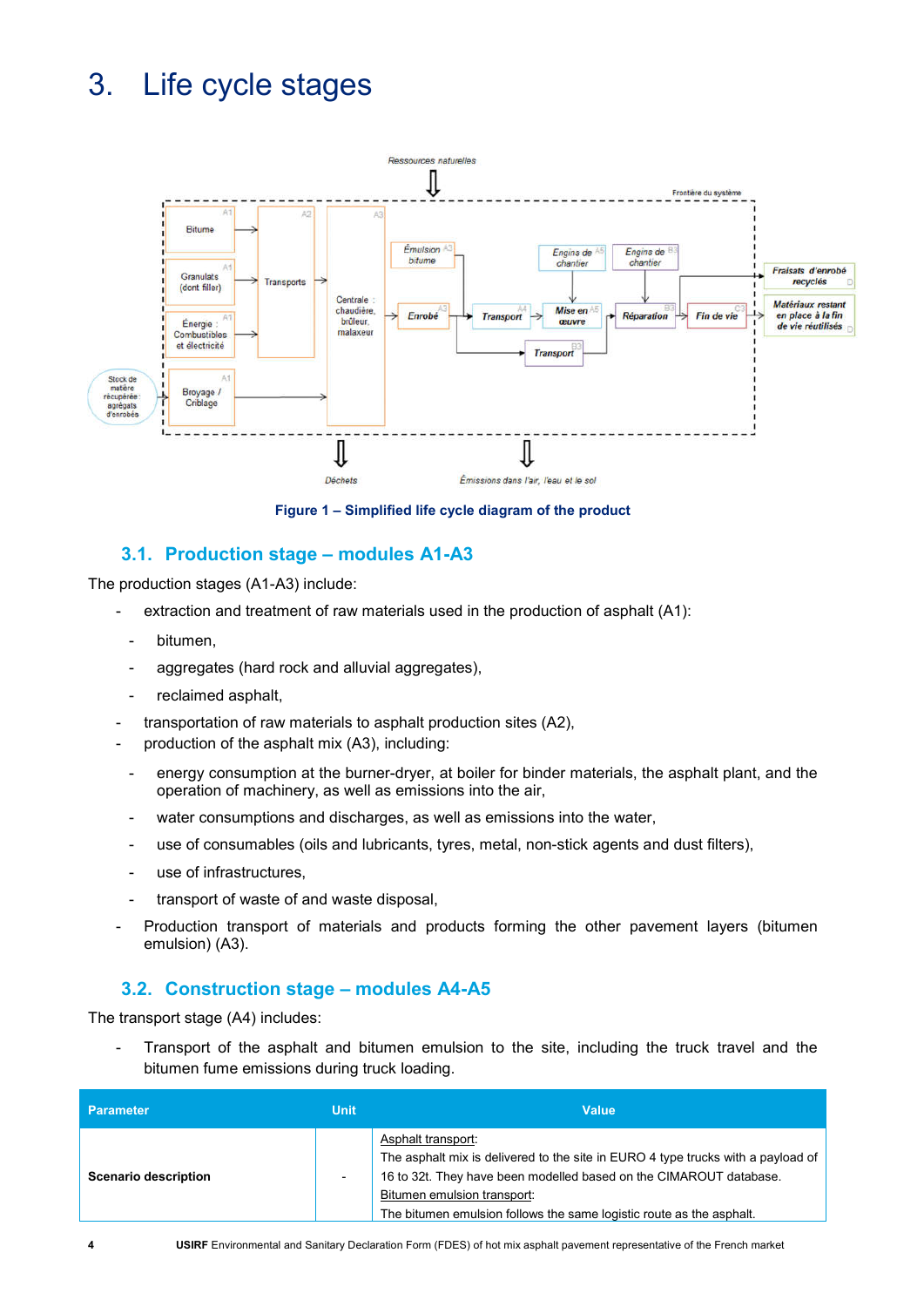| <b>Parameter</b>                                                                                                | <b>Unit</b>              | <b>Value</b>                                                                                                                                                                                   |
|-----------------------------------------------------------------------------------------------------------------|--------------------------|------------------------------------------------------------------------------------------------------------------------------------------------------------------------------------------------|
| Type of fuel and vehicle<br>consumption or type of vehicle                                                      | $\overline{\phantom{a}}$ | The considered vehicles are EURO 4 type trucks having a payload of 16 to 32<br>t. The transport has been modelled based on the average conditions of use<br>defined in the Ecoinvent database. |
| Distance to the site                                                                                            | km                       | 30                                                                                                                                                                                             |
| <b>Capacity use</b>                                                                                             | %                        | Fill rate close to 100% according to mass on delivery                                                                                                                                          |
| Bulk density of the transported<br>products                                                                     | kg/m <sup>3</sup>        | Not applicable.<br>Trucks are loaded to their maximum mass capacity.                                                                                                                           |
| Coefficient of utilisation of the<br>volume capacity                                                            |                          | ≺1                                                                                                                                                                                             |
| Direct emissions to ambient air (due<br>to the release of bitumen fumes<br>during the application of materials) | kg/m <sup>2</sup>        | 6.34E-06                                                                                                                                                                                       |

The laying stage (A5) includes:

- Use of construction equipment for application of the various layers of asphalt,
- Emissions into the air caused by bitumen fumes generated by heating asphalt mixes during their application.

| <b>Parameter</b>                                                                                             | <b>Unit</b>       | <b>Value</b>                                                                                                                                |
|--------------------------------------------------------------------------------------------------------------|-------------------|---------------------------------------------------------------------------------------------------------------------------------------------|
| <b>Scenario description</b>                                                                                  |                   | The asphalt mix is unloaded at the site. Several<br>construction machines are used: a paver, a V1 tandem<br>vibratory roller and a sweeper. |
| <b>Auxiliary inputs at placement</b>                                                                         |                   | Not applicable                                                                                                                              |
| Use of water                                                                                                 | m <sup>3</sup>    | Not applicable                                                                                                                              |
| Use of energy                                                                                                |                   | See above                                                                                                                                   |
| Paver (15 to 20 t) – consumption of DFO                                                                      | MJ/m <sup>2</sup> | 4.17                                                                                                                                        |
| V1 tandem vibratory roller – consumption of DFO                                                              | MJ/m <sup>2</sup> | 3.68                                                                                                                                        |
| Suction sweeper – consumption of diesel fuel                                                                 | MJ/m <sup>2</sup> | 4.16                                                                                                                                        |
| Use of other resources                                                                                       |                   | Not applicable                                                                                                                              |
| Waste generated at the construction site before treatment<br>of the waste generated by product placement     |                   | See above                                                                                                                                   |
| Sweepings sent to the storage centre                                                                         | kg/m <sup>2</sup> | 2.00                                                                                                                                        |
| Materials produced by the treatment of the waste at the<br>construction site                                 |                   | Not applicable                                                                                                                              |
| Direct emissions to ambient air (due to the release of<br>bitumen fumes during the application of materials) | kg/m <sup>2</sup> | 0.149                                                                                                                                       |

### 3.3. Service life stage – modules B1-B7

The use stage (B1-B7) comprises maintenance of the surface course (B2), including:

- Production, transport and application of asphalt concrete and bitumen emulsion,
- Emissions into the air due to bitumen fumes released during truck loading and during asphalt application,
- Use of site machinery: paver, V1 tandem vibratory roller, 2m to 2.2m paver and suction sweeper,
- Treatment of generated waste, i.e., sweepings and asphalt planings, the latter being recycled at a later stage. In accordance with standard NF EN 15804+A1, system boundaries do not include any environmental benefit or impact related to the recycling of these planings and situated beyond the "end-of-waste" status

In contrast, no process takes place during the utilisation stages except for maintenance (B1 and B3 to B6).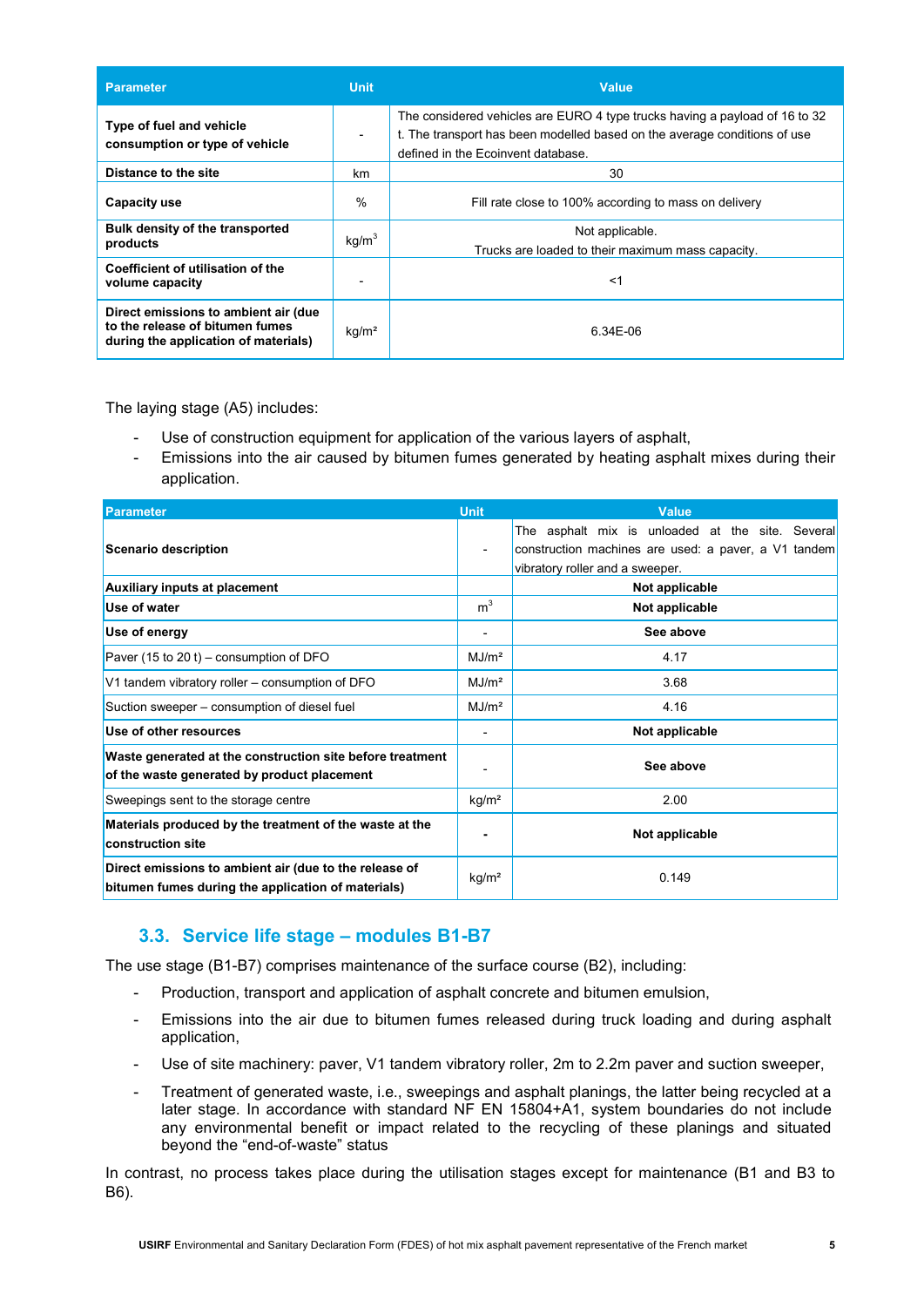| <b>Parameter</b>                                                                                                       | <b>Unit</b>                  | <b>Value</b>                                                                                                                                                                                                                                                                                                                                                                                                                                                                                                                                                                                                                                       |
|------------------------------------------------------------------------------------------------------------------------|------------------------------|----------------------------------------------------------------------------------------------------------------------------------------------------------------------------------------------------------------------------------------------------------------------------------------------------------------------------------------------------------------------------------------------------------------------------------------------------------------------------------------------------------------------------------------------------------------------------------------------------------------------------------------------------|
| <b>Scenario description</b>                                                                                            |                              | At 13 years: addition of 2.5 cm of asphalt concrete + 1 tack coat<br>At 26 years: planing of 8.5 cm, addition of 8 cm of high-modulus<br>asphalt (EME2) $3 + 2.5$ cm asphalt concrete + 1 tack coat<br>At 39 years: planing of 2.5 cm, addition of 2.5 cm of asphalt<br>concrete + 1 tack coat<br>At 52 years: planing of 2.5 cm, addition of 6 cm of asphalt concrete<br>+ 1 tack coat<br>At 65 years: addition of 2.5 cm of asphalt concrete + 1 tack coat<br>At 78 years: planing of 2.5 cm, addition of 2.5 cm of asphalt<br>concrete + 1 tack coat<br>At 91 years: planing of 2.5 cm, addition of 2.5 cm of asphalt<br>concrete + 1 tack coat |
| <b>Maintenance processes</b>                                                                                           |                              | Calculated according to the French design method defined in<br>standard NF P 98 086 "Structural Design of Road Pavements -<br>Application to New Pavements".                                                                                                                                                                                                                                                                                                                                                                                                                                                                                       |
| <b>Inspection processes</b>                                                                                            |                              | Not applicable                                                                                                                                                                                                                                                                                                                                                                                                                                                                                                                                                                                                                                     |
| <b>Maintenance cycle</b>                                                                                               | Years                        | 13                                                                                                                                                                                                                                                                                                                                                                                                                                                                                                                                                                                                                                                 |
| Energy input during maintenance                                                                                        |                              | See above                                                                                                                                                                                                                                                                                                                                                                                                                                                                                                                                                                                                                                          |
| Paver (15 to 20 t) – consumption of DFO                                                                                | MJ/m <sup>2</sup>            | 5.06                                                                                                                                                                                                                                                                                                                                                                                                                                                                                                                                                                                                                                               |
| V1 tandem vibratory roller - consumption of DFO                                                                        | MJ/m <sup>2</sup>            | 4.45                                                                                                                                                                                                                                                                                                                                                                                                                                                                                                                                                                                                                                               |
| Suction sweeper - consumption of diesel fuel                                                                           | MJ/m <sup>2</sup>            | 4.16                                                                                                                                                                                                                                                                                                                                                                                                                                                                                                                                                                                                                                               |
| 2 m to 2.2 m planer – consumption of DFO                                                                               | MJ/m <sup>2</sup>            | 8.49                                                                                                                                                                                                                                                                                                                                                                                                                                                                                                                                                                                                                                               |
| <b>Auxiliary inputs</b>                                                                                                | $\qquad \qquad \blacksquare$ | Not applicable                                                                                                                                                                                                                                                                                                                                                                                                                                                                                                                                                                                                                                     |
| Waste generated during repair                                                                                          |                              | See above                                                                                                                                                                                                                                                                                                                                                                                                                                                                                                                                                                                                                                          |
| Sweepings sent to the storage centre                                                                                   | kg/m <sup>2</sup>            | 44                                                                                                                                                                                                                                                                                                                                                                                                                                                                                                                                                                                                                                                 |
| Asphalt planings send to recycling                                                                                     | kg/m <sup>2</sup>            | 435                                                                                                                                                                                                                                                                                                                                                                                                                                                                                                                                                                                                                                                |
| Consumption of fresh water during repair                                                                               | $m^3/m^2$                    | Not applicable                                                                                                                                                                                                                                                                                                                                                                                                                                                                                                                                                                                                                                     |
| Quantities of materials produced for road<br>repair during the product's life cycle                                    |                              | See above                                                                                                                                                                                                                                                                                                                                                                                                                                                                                                                                                                                                                                          |
| Asphalt concrete                                                                                                       | kg/m <sup>2</sup>            | 682                                                                                                                                                                                                                                                                                                                                                                                                                                                                                                                                                                                                                                                |
| Bitumen emulsion                                                                                                       | kg/m <sup>2</sup>            | 4.0                                                                                                                                                                                                                                                                                                                                                                                                                                                                                                                                                                                                                                                |
| Direct emissions to ambient air due to the<br>release of bitumen fumes during the transport<br>and laying of materials | kg/m <sup>2</sup>            | 0.18                                                                                                                                                                                                                                                                                                                                                                                                                                                                                                                                                                                                                                               |

-

 $3$  Since the composition of high-modulus asphalt (EME2) (in particular the bitumen content)is very close to that of asphalt concrete (AC), for purposes of this FDES, high-modulus asphalt (EME2) has been assimilated to asphalt concrete.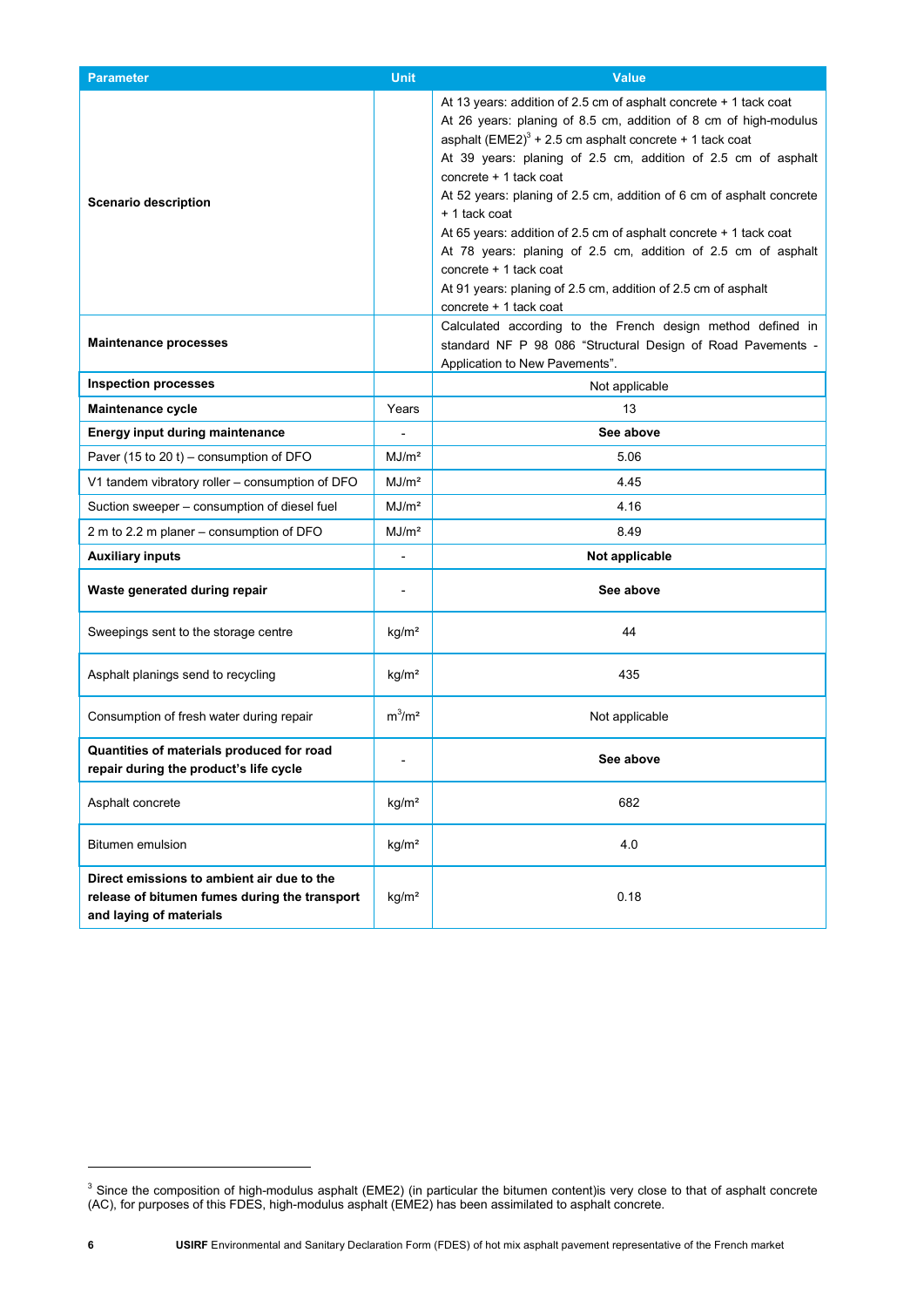### 3.4. End of life stage – modules C1-C4

This scenario assumes that the pavement will remain in place beyond the 100-year period taken into consideration and can be reused for a future roadway. It can therefore be considered a material intended for reuse. In accordance with standard NF EN 15804+A1, no environmental benefits or impacts related to the recycling of this waste beyond the "end-of-waste" status is taken into account within the system boundaries

| <b>Parameter</b>                                                                 | <b>Unit</b>              | <b>Value</b>                                                                                                                 |
|----------------------------------------------------------------------------------|--------------------------|------------------------------------------------------------------------------------------------------------------------------|
| <b>Scenario description</b>                                                      | $\overline{\phantom{a}}$ | The pavement will remain in place beyond the considered 100-year<br>period. It can be reused as support for a future roadway |
| Quantity collected separately                                                    | kg/m <sup>2</sup>        | $\overline{\phantom{0}}$                                                                                                     |
| Quantity collected together with mixed<br>construction waste                     | kg/m <sup>2</sup>        |                                                                                                                              |
| Quantity intended for reuse (amount of<br>pavement left in place at end of life) | kg/m <sup>2</sup>        | 811                                                                                                                          |
| <b>Quantity intended for recycling</b>                                           | kg/m <sup>2</sup>        | -                                                                                                                            |
| Quantity intended for energy recovery                                            | kg/m <sup>2</sup>        | $\overline{\phantom{0}}$                                                                                                     |
| Quantity of product discharged as landfill<br>waste                              | kg/m <sup>2</sup>        | -                                                                                                                            |

Apart from this, no processes occurring during the various end of life stages are factored in.

### 3.5. Potential for recycling / reuse / recovery D

This study assumes that the road base courses will remain in place beyond the 100-year period taken into consideration. After their end of life, part of the pavement will be reused. In addition, the road planing (module B2) generates asphalt planings intended for recycling.

With regard to the asphalt planings, the planing operations are included in the service life stage and are unrelated to the fate of the planings. The regulations concerning the end of waste status of these materials are still being developed by professional groups and public authorities as of the preparation of this study. Nevertheless, we have adopted a prospective scenario position where the case of asphalt planings is being handled. In accordance with the CEREMA guideline "Acceptability of Deconstruction Materials for Road Construction" (under publication), such materials must undergo compliance tests to demonstrate that they do not contain any hazardous substances, such as asbestos or tar. As these substances have not been used in road construction for several decades, we consider that the tests are conclusive and the planings can be reused. Since the mass of the tested materials is low, we will also consider that the transport involved in this procedure is negligible. In order to be reused, the planings must still undergo grinding and screening operations.

For the materials remaining in place at end of life, no impacts related to recycling or recovery processes are being considered.

Module D is calculated based on the net flows (output secondary materials minus input secondary materials). The following table describes the modelled scenario for asphalt planings recycling.

| <b>Parameter</b>                                          | <b>Unit</b>       | <b>Value</b>                                                                                                                                                                                                                                |
|-----------------------------------------------------------|-------------------|---------------------------------------------------------------------------------------------------------------------------------------------------------------------------------------------------------------------------------------------|
| Description of the asphalt<br>planings recycling scenario |                   | We consider that the asphalt planings produced during planing will serve as<br>substitutes for bitumen and aggregate. To enable reuse, the planings are subjected<br>to a grinding and crushing stage (electricity and diesel consumption). |
| <b>Replaced materials</b>                                 |                   | Replacement of the constituent materials of "virgin" bituminous asphalt (100%)<br>"virgin" bituminous asphalt = bituminous asphalt exclusively consisting of aggregate<br>and bitumen)                                                      |
| Net output flows                                          | kg/m <sup>2</sup> | 3.20E+02                                                                                                                                                                                                                                    |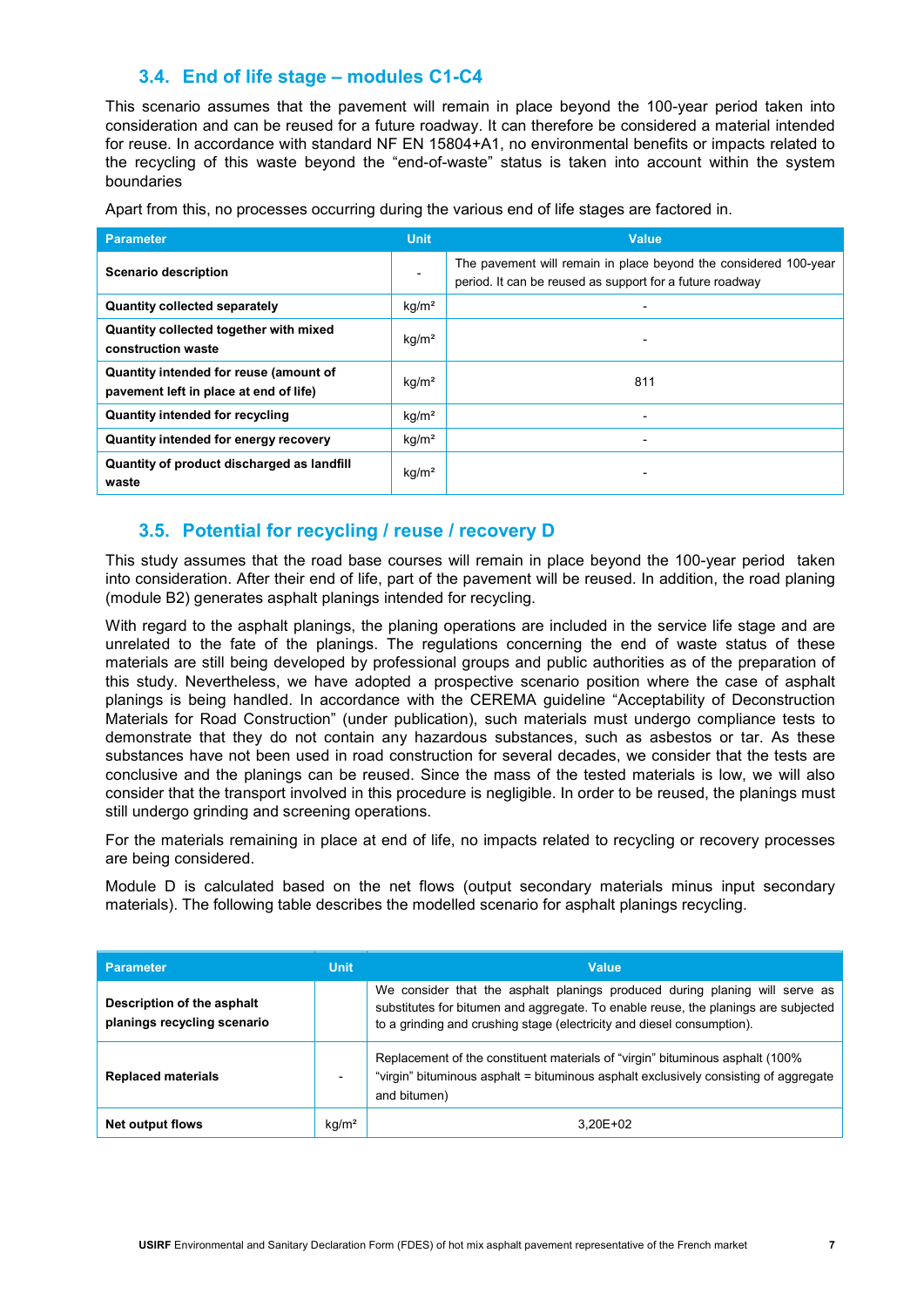The recommendations of the standard concerning the "materials"-based approach in calculating the benefits of module D have been adapted according to the specific characteristics of the studied system. Thus, the materials that remain in place at end of life preclude the production, transport and application of "virgin" road base courses. Therefore, we have selected a "functional" approach. The following table presents the assumptions made in this approach.

| <b>Parameter</b>                                                                            | <b>Unit</b>       | <b>Value</b>                                                                                                                                                                                                                                                                                                                                                                                                                                                                                                                                                                                                                                                  |
|---------------------------------------------------------------------------------------------|-------------------|---------------------------------------------------------------------------------------------------------------------------------------------------------------------------------------------------------------------------------------------------------------------------------------------------------------------------------------------------------------------------------------------------------------------------------------------------------------------------------------------------------------------------------------------------------------------------------------------------------------------------------------------------------------|
| Description of the scenario for<br>recycling the materials left in<br>place at end of life. |                   | It is assumed that the materials remaining in place at roadway end of life will<br>replace the production (A1-A4), transport (A4) and the application (A5) of "virgin"<br>road base courses.                                                                                                                                                                                                                                                                                                                                                                                                                                                                  |
| <b>Replaced materials</b>                                                                   |                   | Production of the replaced materials (A1-A3)<br>Production of gravel bitumen for the road base<br>$\overline{\phantom{a}}$<br>Production of gravel bitumen for the sub-base course<br>$\overline{a}$<br>Production of two tack coats based on bitumen emulsion<br>Transport of replaced materials<br>Transport of the road base courses and tack coats by truck<br>Bitumen fume emissions<br>Application of the replacement materials<br>Bitumen fume emissions<br>$\overline{\phantom{a}}$<br>Use of machinery (sweeper, paver, V1 tandem vibratory roller)<br>$\overline{\phantom{a}}$<br>Transport of sweepings to the treatment site and their treatment; |
| <b>Net output flows</b>                                                                     | kg/m <sup>2</sup> | Not applicable                                                                                                                                                                                                                                                                                                                                                                                                                                                                                                                                                                                                                                                |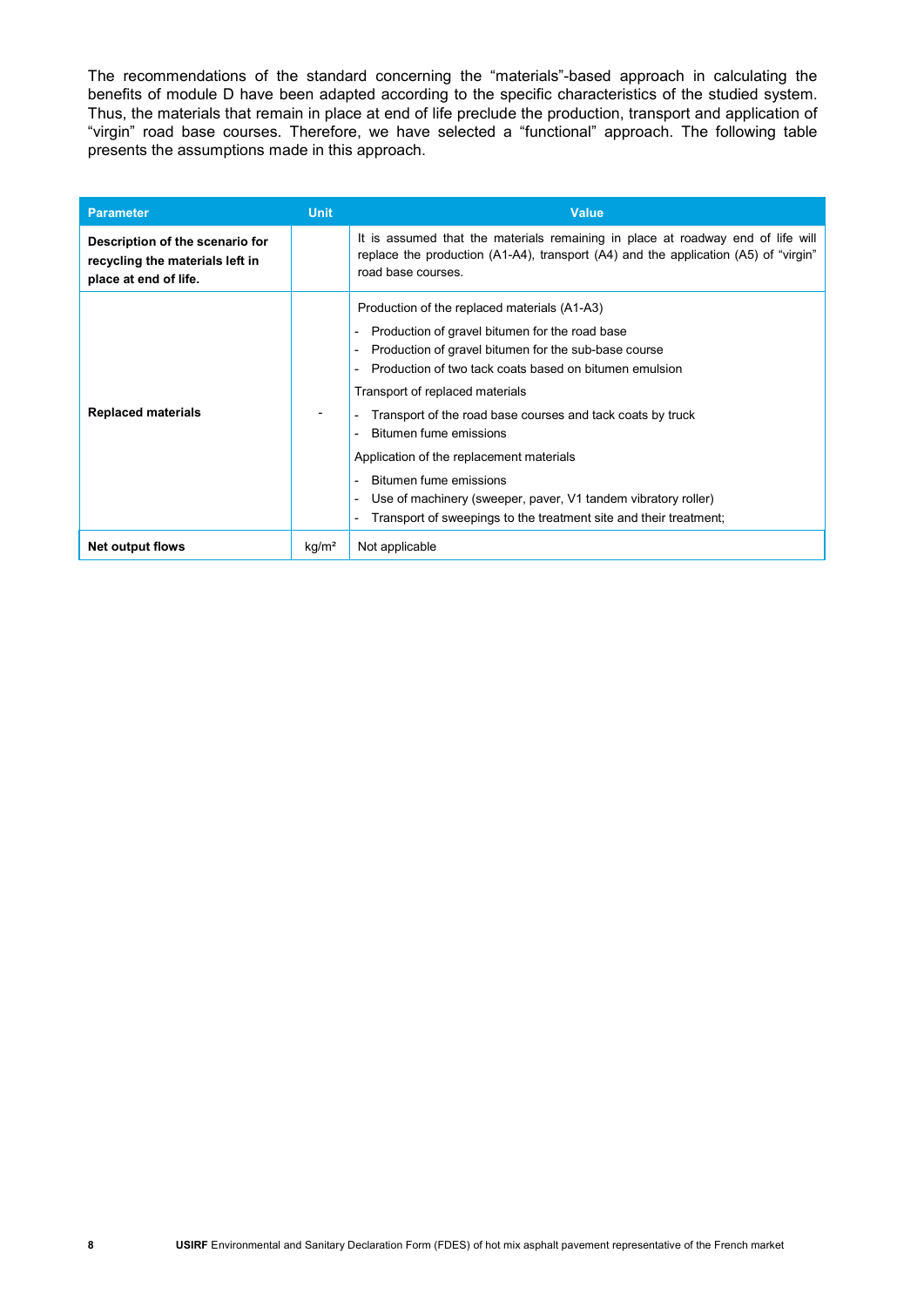## 4. Information serving to calculate the life cycle analysis

| Information serving to calculate the Life Cycle Analysis                  |                                                                                                                                                                                                                                                                                                                                                                                                                                                                                                                                                                                                                                                                                                                                                                                                                                                                                                                                                                                                                                                                                                                                                                                                                                                                                                                                                                                                                                                                                                                                                                                                                                                                                                                                                   |
|---------------------------------------------------------------------------|---------------------------------------------------------------------------------------------------------------------------------------------------------------------------------------------------------------------------------------------------------------------------------------------------------------------------------------------------------------------------------------------------------------------------------------------------------------------------------------------------------------------------------------------------------------------------------------------------------------------------------------------------------------------------------------------------------------------------------------------------------------------------------------------------------------------------------------------------------------------------------------------------------------------------------------------------------------------------------------------------------------------------------------------------------------------------------------------------------------------------------------------------------------------------------------------------------------------------------------------------------------------------------------------------------------------------------------------------------------------------------------------------------------------------------------------------------------------------------------------------------------------------------------------------------------------------------------------------------------------------------------------------------------------------------------------------------------------------------------------------|
| <b>Used PCR</b>                                                           | NF EN 15804+A1 and its national supplement XP P01-064/CN                                                                                                                                                                                                                                                                                                                                                                                                                                                                                                                                                                                                                                                                                                                                                                                                                                                                                                                                                                                                                                                                                                                                                                                                                                                                                                                                                                                                                                                                                                                                                                                                                                                                                          |
| <b>System boundaries</b>                                                  | System boundaries observe the limits imposed by standard NF EN 15804+A1 and its national<br>supplement XP P01-064/CN.<br>No substances that are highly toxic, toxic, harmful or hazardous to the environment are used in<br>bituminous asphalt manufacturing. Cut-off threshold of 99% of the mass of input flows: The<br>consumptions of additional filler, colourants and additives represent less than 0.1% of the<br>composition of asphalts in mass percent.                                                                                                                                                                                                                                                                                                                                                                                                                                                                                                                                                                                                                                                                                                                                                                                                                                                                                                                                                                                                                                                                                                                                                                                                                                                                                 |
| Sources of data and data<br>collection method                             | Basic data on the production of asphalt and the life cycle of pavements were retrieved from a<br>previous USIRF LCA study on hot mix asphalt pavements dating from 2014.<br>Basic asphalt production data:<br>- Energy consumption: data were compiled based on a group of plants that account for<br>approximately 77% of French production<br>- Data of emissions into the air: are based on measurements made in 73 plants. It can be<br>estimated that these 73 plants account for about 15% of French production<br>- Other data: survey within the previous LCA study carried out in 2014 at 8 plants located<br>throughout France and having an annual production of 1Mt of asphalt, i.e., approximately 3%<br>of French production. Given the uniformity of asphalt types and manufacturing processes<br>used in France, USIRF considers that these 8 plants are representative for the currently-<br>operated stationary plants in France.<br>Baseline data of the pavement life cycle:<br>- Pavement lifespan: Estimate of the USIRF Steering Committee<br>- Initial structure and maintenance of pavements over their lifespan: Calculation performed by<br>the USIRF Steering Committee based on standard NF P 98 086<br>- Transport distance between asphalt plants and work sites: Estimate of the USIRF Steering<br>Committee<br>- Emission of bitumen fumes during transport and application: CIMAROUT<br>- Use of machinery for application: USIRF SEVE system<br>- Pavement end of life: Assumption of the USIRF Steering Committee<br><b>Environmental data</b> (life cycle inventories, FDES or information modules):<br>- Environmental information modules, UNPG 2011,<br>- Bitumen production: Eurobitume inventory, 2011, |
|                                                                           | - Other processes: the Ecoinvent database, v. 3.1, 2014.                                                                                                                                                                                                                                                                                                                                                                                                                                                                                                                                                                                                                                                                                                                                                                                                                                                                                                                                                                                                                                                                                                                                                                                                                                                                                                                                                                                                                                                                                                                                                                                                                                                                                          |
| Geographical, temporal and<br>technological<br>representativeness of data | <b>Geographical representativeness:</b><br>- The basic data are representative for the situation in France (mainland France).<br>- Environmental data: France for the LCI of aggregate production and consumption of<br>electricity. Europe for bitumen production and ICVs based on the Ecoinvent database.<br>Temporal representativeness:<br>- Basic data: current situation (2011 for the majority of data),<br>- Ecoinvent database, as updated in 2014, aggregate and bitumen data from 2011.<br>Technological representativeness:<br>- Basic data: the data are representative of the technologies used by French road industry<br>professionals.<br>- Environmental data: the data are representative of the technologies used in France and in<br>Europe                                                                                                                                                                                                                                                                                                                                                                                                                                                                                                                                                                                                                                                                                                                                                                                                                                                                                                                                                                                 |
| <b>Allocations</b>                                                        | There was no allocation between coproducts.<br>Concurrent production of hot-mix asphalts and warm-mix asphalts by the plants participating in<br>data collection. The proportion of warm-mix asphalts is very small (less than 5% of total<br>production), so that they could be assimilated to hot-mix asphalts.<br>However, allocations were used in preparing the ICV of bitumen in the Eurobitume study.                                                                                                                                                                                                                                                                                                                                                                                                                                                                                                                                                                                                                                                                                                                                                                                                                                                                                                                                                                                                                                                                                                                                                                                                                                                                                                                                      |
| Variability of results                                                    | The variability of results was calculated only for energy consumption data of burner-dryers. The<br>variability of the CO <sub>2</sub> flow emitted into the air during combustion is between 7% and 9% relative<br>to the average, and only for the item "Energy consumption during production". When related to<br>the asphalt production system or pavement life cycle, this variance is therefore correspondingly<br>lower.                                                                                                                                                                                                                                                                                                                                                                                                                                                                                                                                                                                                                                                                                                                                                                                                                                                                                                                                                                                                                                                                                                                                                                                                                                                                                                                   |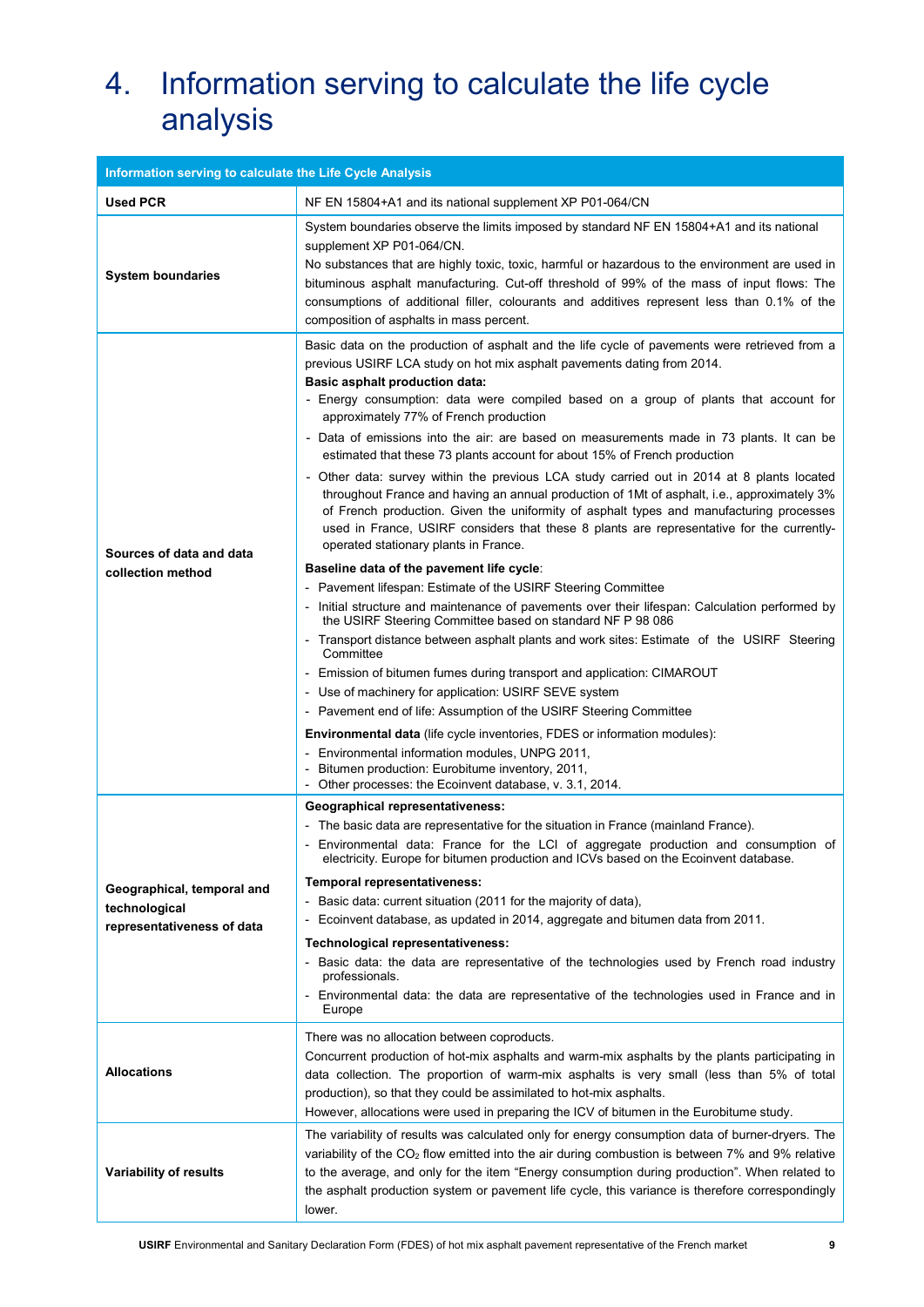### 5. Results of the life cycle analysis

### Environmental impacts for 1 m² of hot mix asphalt pavement

### FU: Providing an area of 1m² of hot mix asphalt pavement representative of the French market, based on a reference lifespan of 100 years

|                                                                           | <b>Etape</b> de<br>fabrication |                 | Etape de mise en œuvre |                                        |       |              |                 |              | Etape de vie en œuvre |                                |                                        |    | Étape de fin de vie       |                     | 응급<br>$\overline{\omega}$            |                                                   |                                                                                                                                                          |                                                                                                                                                                   |                                                                      |
|---------------------------------------------------------------------------|--------------------------------|-----------------|------------------------|----------------------------------------|-------|--------------|-----------------|--------------|-----------------------|--------------------------------|----------------------------------------|----|---------------------------|---------------------|--------------------------------------|---------------------------------------------------|----------------------------------------------------------------------------------------------------------------------------------------------------------|-------------------------------------------------------------------------------------------------------------------------------------------------------------------|----------------------------------------------------------------------|
| Impacts environnementaux                                                  | Total A1-A3<br>Production      | Transport<br>À. | <b>45 Installatio</b>  | mss<br>Ë<br>Total                      | Usage | Mainter<br>읎 | Réparation<br>留 | Remplac<br>菡 | Réhabilitati<br>10    | <b>Atlisation</b><br>l'energie | <b>Utilisation</b><br>lies)<br>T.<br>m | ÷. | démolition<br>onstru<br>o | Transport<br>$\sim$ | raitement<br>déchets<br>$\mathbf{m}$ | Décharge<br>$\overline{\mathbf{v}}$<br>$\epsilon$ | 음<br>otal fin                                                                                                                                            | cycle<br><b>Total</b>                                                                                                                                             | p-ne<br>frontières<br>Bénéfices<br>charges<br>des fronti<br>$\Omega$ |
| Réchauffement climatique<br>kg CO2 eg/UF                                  | $2.51E + 01$                   |                 |                        |                                        |       |              |                 |              |                       |                                |                                        |    |                           |                     |                                      |                                                   | 2.86E+00 1.25E+00 4.11E+00 0.00E+00 4.29E+01 0.00E+00 0.00E+00 0.00E+00 0.00E+00 0.00E+00 4.29E+01 0.00E+00 0.00E+00 0.00E+00 0.00E+00 0.00E+00 0.00E+00 | $7.21E + 01$                                                                                                                                                      | $-2.54E + 01$                                                        |
| Appauvrissement de la couche<br>d'ozone<br>kg CFC 11 eg/UF                | 3.68E-06                       |                 |                        |                                        |       |              |                 |              |                       |                                |                                        |    |                           |                     |                                      |                                                   |                                                                                                                                                          | 5:24E-07 2,48E-07 7,72E-07 0,00E+00 6,65E-06 0,00E+00 0,00E+00 0,00E+00 0,00E+00 0,00E+00 6,65E-06 0,00E+00 0,00E+00 0,00E+00 0,00E+00 0,00E+00 1,11E-05          | $-3.48E - 06$                                                        |
| Acidification des sols et de l'eau<br>kg SO2 eg/UF                        | 1.22E-01                       |                 |                        |                                        |       |              |                 |              |                       |                                |                                        |    |                           |                     |                                      |                                                   | 1,16E-02 9,16E-03 2,08E-02 0,00E+00 2,19E-01 0,00E+00 0,00E+00 0,00E+00 0,00E+00 0,00E+00 2,19E-01 0,00E+00 0,00E+00 0,00E+00 0,00E+00 0,00E+00 0,00E+00 | 3,62E-01                                                                                                                                                          | $-1.40E - 01$                                                        |
| <b>Eutrophisation</b><br>kg $(PO4)2$ eq/UF                                | 1.64E-02                       | 1.97E-03        | 1.90E-03               | 3,87E-03 0.00E+00                      |       |              |                 |              |                       |                                |                                        |    |                           |                     |                                      |                                                   | 3.27E-02 0.00E+00 0.00E+00 0.00E+00 0.00E+00 0.00E+00 3.27E-02 0.00E+00 0.00E+00 0.00E+00 0.00E+00 0.00E+00                                              | 5.29E-02                                                                                                                                                          | $-1.94E - 02$                                                        |
| Formation d'ozone photochimique<br>kg Ethene eg/UF                        | 8.18E-03                       | 4.98E-04        |                        |                                        |       |              |                 |              |                       |                                |                                        |    |                           |                     |                                      |                                                   | 1,55E-02 1,60E-02 0,00E+00 3,11E-02 0,00E+00 0,00E+00 0,00E+00 0,00E+00 0,00E+00 3,11E-02 0,00E+00 0,00E+00 0,00E+00 0,00E+00 0,00E+00                   | 5.53E-02                                                                                                                                                          | $-2.04E - 02$                                                        |
| <b>Epuisement des ressources</b><br>abiotiques (éléments)<br>kg Sb eq/UF  | 3.01E-05                       |                 |                        |                                        |       |              |                 |              |                       |                                |                                        |    |                           |                     |                                      |                                                   | 9,30E-06 5,09E-07 9,81E-06 0,00E+00 5,96E-05 0,00E+00 0,00E+00 0,00E+00 0,00E+00 0,00E+00 0,00E+00 0,00E+00 0,00E+00 0,00E+00 0,00E+00 0,00E+00 0,00E+00 | 9.94E-05                                                                                                                                                          | $-3.41E - 0.5$                                                       |
| <b>Epuisement des ressources</b><br>abiotiques (fossiles)<br><b>MJ/UF</b> | $1.41E + 03$                   |                 |                        |                                        |       |              |                 |              |                       |                                |                                        |    |                           |                     |                                      |                                                   |                                                                                                                                                          | 4.35E+01 1.98E+01 6.34E+01 0.00E+00 2.13E+03 0.00E+00 0.00E+00 0.00E+00 0.00E+00 0.00E+00 2.13E+03 0.00E+00 0.00E+00 0.00E+00 0.00E+00 0.00E+00 0.00E+00 3.60E+03 | $-1.74E + 03$                                                        |
| <b>Pollution de l'eau</b><br>m3/UF                                        | $9,90E + 00$                   |                 |                        | 1.01E+00  4.85E-01  1.49E+00  0.00E+00 |       |              |                 |              |                       |                                |                                        |    |                           |                     |                                      |                                                   | 1,69E+01 0,00E+00 0,00E+00 0,00E+00 0,00E+00 0,00E+00 1,69E+01 0,00E+00 0,00E+00 0,00E+00 0,00E+00 0,00E+00                                              | 2.83E+01                                                                                                                                                          | $-1,12E+01$                                                          |
| Pollution de l'air<br>m3/UF                                               | $2.93E + 03$                   |                 |                        |                                        |       |              |                 |              |                       |                                |                                        |    |                           |                     |                                      |                                                   |                                                                                                                                                          | 4.17E+02 8.77E+03 9.18E+03 0.00E+00 1.47E+04 0.00E+00 0.00E+00 0.00E+00 0.00E+00 0.00E+00 1.47E+04 0.00E+00 0.00E+00 0.00E+00 0.00E+00 0.00E+00 0.00E+00 2.68E+04 | $-9.84E+03$                                                          |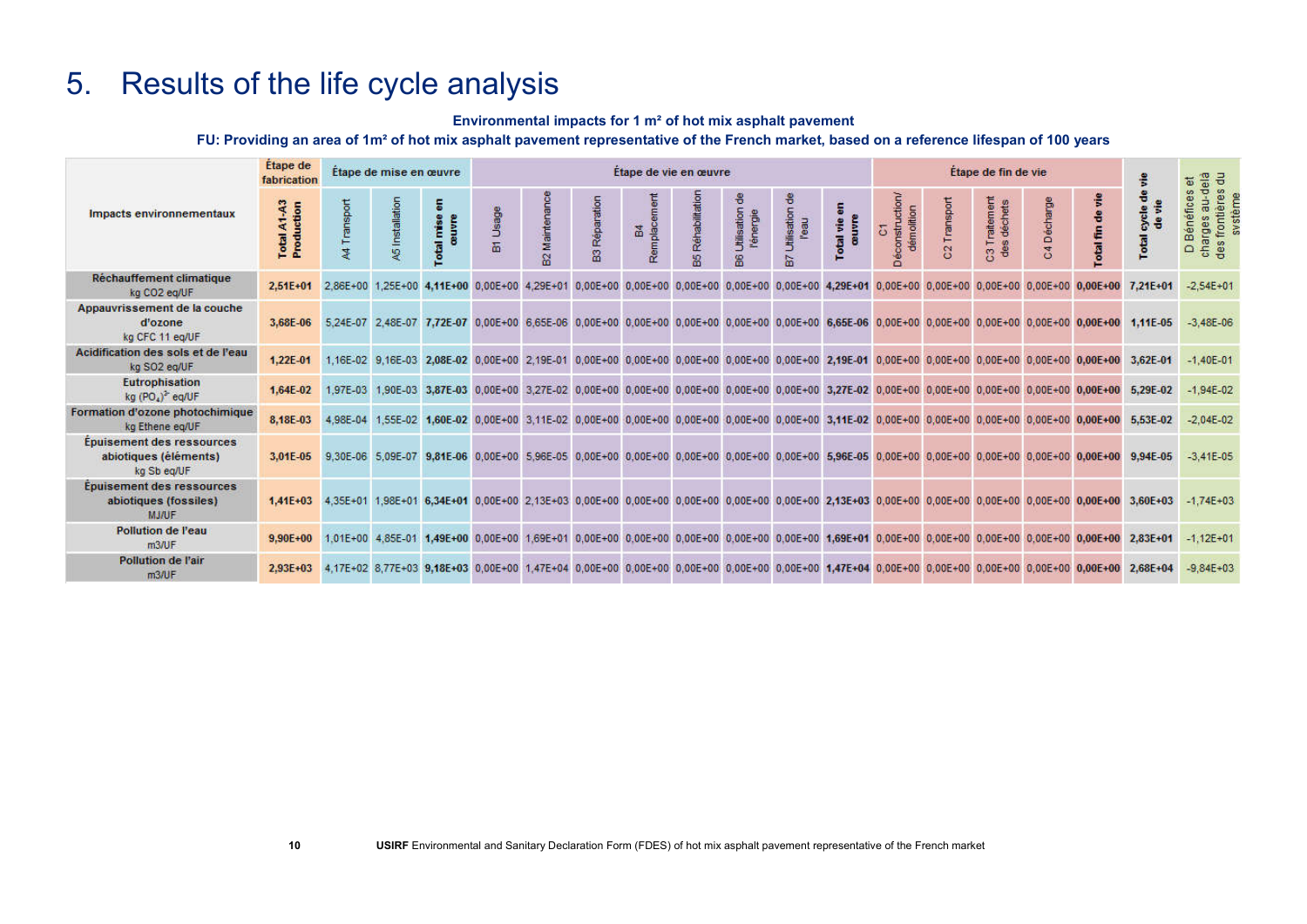### Use of resources for 1 m² of hot mix asphalt pavement

### FU: Providing an area of 1m² of hot mix asphalt pavement representative of the French market, based on a reference lifespan of 100 years

|                                                                                                                                                                                        | <b>Etape</b> de<br>fabrication |                | Etape de mise en œuvre |                     |            |                                       |                                       | Etape de vie en œuvre |                   |                               |                                  |                                  | Etape de fin de vie                | $\frac{9}{2}$              | systèm<br>용.                                                                                                                                                                                                                   |                            |                  |                                                                                                                                                                            |                                                                     |
|----------------------------------------------------------------------------------------------------------------------------------------------------------------------------------------|--------------------------------|----------------|------------------------|---------------------|------------|---------------------------------------|---------------------------------------|-----------------------|-------------------|-------------------------------|----------------------------------|----------------------------------|------------------------------------|----------------------------|--------------------------------------------------------------------------------------------------------------------------------------------------------------------------------------------------------------------------------|----------------------------|------------------|----------------------------------------------------------------------------------------------------------------------------------------------------------------------------|---------------------------------------------------------------------|
| <b>Utilisation des ressources</b>                                                                                                                                                      | Total A1-A3<br>Production      | Transport<br>茎 | A5 Installatio         | otal mise<br>couvre | Usage<br>窗 | Maintenanc<br>$\overline{\mathbf{B}}$ | Reparation<br>$\overline{\mathbf{B}}$ | Remplacement<br>啚     | Rehabilitati<br>溫 | 품<br>Utilisation<br>l'énergie | 8<br><b>Utilisation</b><br>l'eau | E<br>ouvre<br>$\frac{9}{2}$<br>ā | C1<br>econstruction/<br>demolition | Transpor<br>$\overline{c}$ | C3 Traitement<br>des déchets                                                                                                                                                                                                   | Décharge<br>$\overline{5}$ | ÷<br>otal fin de | 음<br>$\frac{9}{2}$<br>Total cycle                                                                                                                                          | D Bénéfices et<br>delà<br>$\exists$<br>å<br>charges a<br>frontières |
| Utilisation de l'énergie primaire renouvelable, à<br>l'exclusion des ressources d'énergie primaire<br>renouvelables utilisées comme matières premières<br><b>MJ/UF</b>                 |                                |                |                        |                     |            |                                       |                                       |                       |                   |                               |                                  |                                  |                                    |                            |                                                                                                                                                                                                                                |                            |                  | 6,09E+00 5,44E-01 1,45E-01 6,89E-01 0,00E+00 9,51E+00 0,00E+00 0,00E+00 0,00E+00 0,00E+00 0,00E+00 0,00E+00 0,00E+00 0,00E+00 0,00E+00 0,00E+00 0,00E+00 0,00E+00 1,63E+01 | $-5.75E + 00$                                                       |
| Utilisation des ressources d'énergie primaire<br>renouvelables en tant que matières premières<br><b>MJ/UF</b>                                                                          |                                |                |                        |                     |            |                                       |                                       |                       |                   |                               |                                  |                                  |                                    |                            | 0,00E+00 0,00E+00 0,00E+00 0,00E+00 0,00E+00 0,00E+00 0,00E+00 0,00E+00 0,00E+00 0,00E+00 0,00E+00 0,00E+00 0,00E+00 0,00E+00 0,00E+00 0,00E+00 0,00E+00 0,00E+00 0,00E+00 0,00E+00 0,00E+00 0,00E+00 0,00E+00 0,00E+00 0,00E+ |                            |                  |                                                                                                                                                                            | $0.00E + 00$                                                        |
| Utilisation totale des ressources d'énergie primaire<br>renouvelables (énergie primaire et ressources<br>d'énergie primaire utilisées comme matières<br>premières)<br><b>MJAJF</b>     |                                |                |                        |                     |            |                                       |                                       |                       |                   |                               |                                  |                                  |                                    |                            |                                                                                                                                                                                                                                |                            |                  | 6.09E+00 5.44E-01 1.45E-01 6.89E-01 0.00E+00 9.51E+00 0.00E+00 0.00E+00 0.00E+00 0.00E+00 0.00E+00 9.51E+00 0.00E+00 0.00E+00 0.00E+00 0.00E+00 0.00E+00 1.63E+01          | $-5.75E+00$                                                         |
| Utilisation de l'energie primaire non renouvelable, à<br>l'exclusion des ressources d'énergie primaire non<br>renouvelables utilisées comme matières premières<br><b>MJ/UF</b>         |                                |                |                        |                     |            |                                       |                                       |                       |                   |                               |                                  |                                  |                                    |                            |                                                                                                                                                                                                                                |                            |                  | 4,91E+02 4,43E+01 2,02E+01 6,44E+01 0,00E+00 8,00E+02 0,00E+00 0,00E+00 0,00E+00 0,00E+00 0,00E+00 8,00E+02 0,00E+00 0,00E+00 0,00E+00 0,00E+00 0,00E+00 1,36E+03          | $-4.99E+02$                                                         |
| Utilisation des ressources d'énergie primaire non<br>renouvelables en tant que matières premières<br><b>MJ/UF</b>                                                                      |                                |                |                        |                     |            |                                       |                                       |                       |                   |                               |                                  |                                  |                                    |                            |                                                                                                                                                                                                                                |                            |                  | 9,82E+02 0,00E+00 0,00E+00 0,00E+00 0,00E+00 1,41E+03 0,00E+00 0,00E+00 0,00E+00 0,00E+00 0,00E+00 1,41E+03 0,00E+00 0,00E+00 0,00E+00 0,00E+00 0,00E+00 0,00E+00 2,39E+03 | $-1.30E + 03$                                                       |
| Utilisation totale des ressources d'énergie primaire<br>non renouvelables (énergie primaire et ressources<br>d'énergie primaire utilisées comme matières<br>premières)<br><b>MJ/UF</b> |                                |                |                        |                     |            |                                       |                                       |                       |                   |                               |                                  |                                  |                                    |                            |                                                                                                                                                                                                                                |                            |                  | 1,47E+03 4,43E+01 2,02E+01 6,44E+01 0,00E+00 2,21E+03 0,00E+00 0,00E+00 0,00E+00 0,00E+00 0,00E+00 2,21E+03 0,00E+00 0,00E+00 0,00E+00 0,00E+00 0,00E+00 3,75E+03          | $-1.80E + 03$                                                       |
| Utilisation de matière secondaire<br>ka/UF                                                                                                                                             |                                |                |                        |                     |            |                                       |                                       |                       |                   |                               |                                  |                                  |                                    |                            |                                                                                                                                                                                                                                |                            |                  | 5.37E+01 0.00E+00 2.49E-02 2.49E-02 0.00E+00 6.49E+01 0.00E+00 0.00E+00 0.00E+00 0.00E+00 0.00E+00 6.49E+01 0.00E+00 0.00E+00 0.00E+00 0.00E+00 0.00E+00 0.00E+00 1.19E+02 | $2.80E + 02$                                                        |
| Utilisation de combustibles secondaires<br>renouvelables<br><b>MJ/UF</b>                                                                                                               |                                |                |                        |                     |            |                                       |                                       |                       |                   |                               |                                  |                                  |                                    |                            | 0.00E+00 0.00E+00 0.00E+00 0.00E+00 0.00E+00 0.00E+00 0.00E+00 0.00E+00 0.00E+00 0.00E+00 0.00E+00 0.00E+00 0.00E+00 0.00E+00 0.00E+00 0.00E+00 0.00E+00 0.00E+00 0.00E+00                                                     |                            |                  |                                                                                                                                                                            | $0.00E + 00$                                                        |
| Utilisation de combustibles secondaires non<br>renouvelables<br><b>MJ/UF</b>                                                                                                           |                                |                |                        |                     |            |                                       |                                       |                       |                   |                               |                                  |                                  |                                    |                            | 0,00E+00 0,00E+00 0,00E+00 0,00E+00 0,00E+00 0,00E+00 0,00E+00 0,00E+00 0,00E+00 0,00E+00 0,00E+00 0,00E+00 0,00E+00 0,00E+00 0,00E+00 0,00E+00 0,00E+00 0,00E+00 0,00E+00                                                     |                            |                  |                                                                                                                                                                            | $0.00E + 00$                                                        |
| Utilisation nette d'eau douce<br>m3/UF                                                                                                                                                 |                                |                |                        |                     |            |                                       |                                       |                       |                   |                               |                                  |                                  |                                    |                            | 1,98E-01 9,10E-03 4,73E-03 1,38E-02 0,00E+00 1,96E-01 0,00E+00 0,00E+00 0,00E+00 0,00E+00 0,00E+00 0,00E+00 0,00E+00 0,00E+00 0,00E+00 0,00E+00 0,00E+00 0,00E+00 0,00E+00 0,00E+00 0,00E+00 0,00E+00 0,00E+00 0,00E+00 0,00E+ |                            |                  |                                                                                                                                                                            | $-1.37E - 01$                                                       |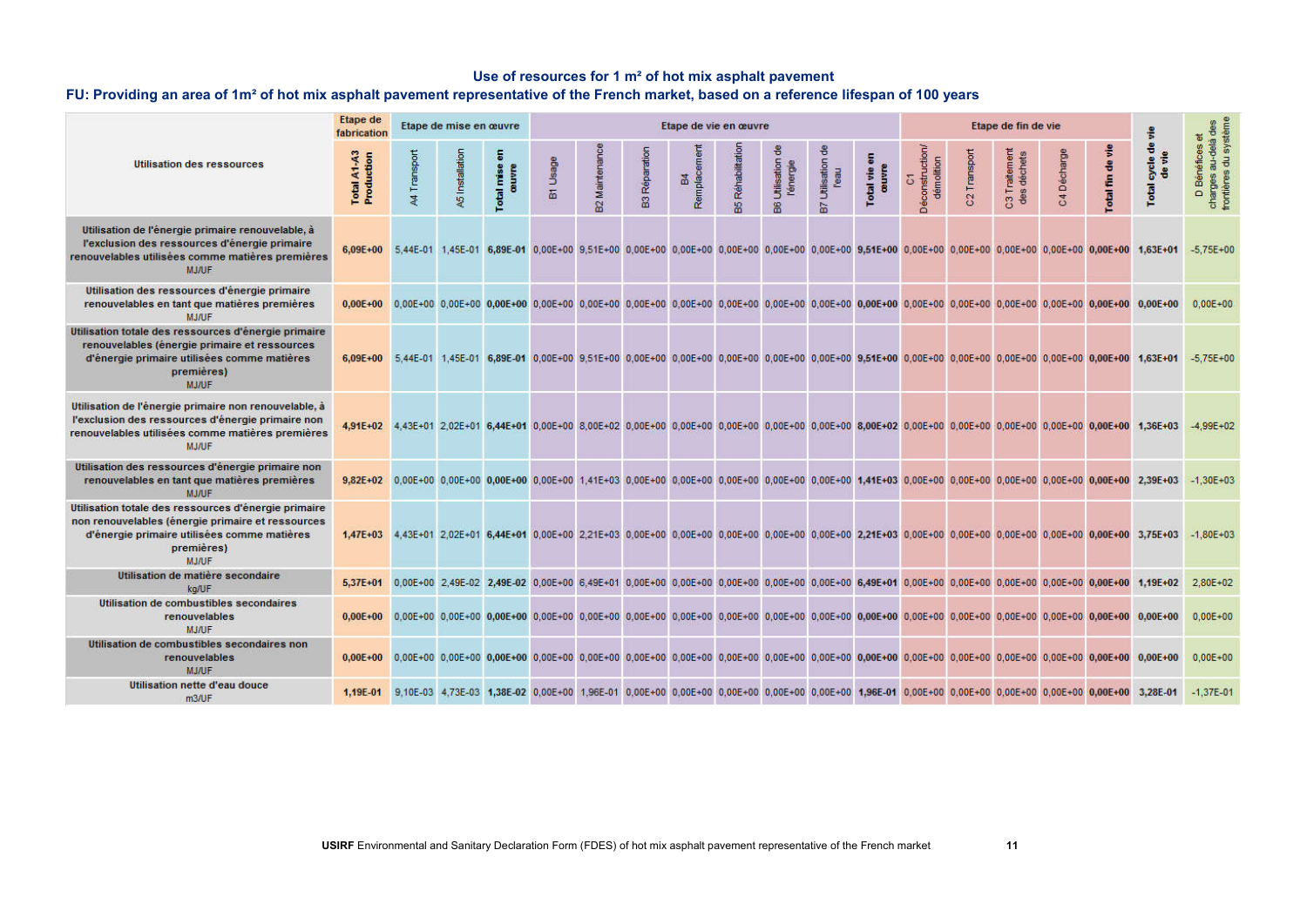### Production of waste for 1 m² of hot mix asphalt pavement

### FU: Providing an area of 1m<sup>2</sup> of hot mix asphalt pavement representative of the French market, based on a reference lifespan of 100 years

| Catégorie de déchets                    | Etape de<br>fabrication     |          | Etape de mise en œuvre |   |   |        |   | Etape de vie en œuvre |        | Etape de fin de vie |   |   |                 |   |  |                                                                                                                                                                   |                       |
|-----------------------------------------|-----------------------------|----------|------------------------|---|---|--------|---|-----------------------|--------|---------------------|---|---|-----------------|---|--|-------------------------------------------------------------------------------------------------------------------------------------------------------------------|-----------------------|
|                                         | <sub>2</sub> 名<br>e<br>Proc |          |                        | 面 | 윱 | B3 Rép | 풂 | 噐                     | 8<br>8 | tilisatio<br>品      | ÷ | S | ි <del>පි</del> | ٥ |  |                                                                                                                                                                   | m<br>≏<br>$rac{a}{6}$ |
| Déchets dangereux éliminés<br>kg/UF     | 3.42E-01                    |          |                        |   |   |        |   |                       |        |                     |   |   |                 |   |  | 2,73E-02 1,77E-02 4,50E-02 0,00E+00 5,84E-01 0,00E+00 0,00E+00 0,00E+00 0,00E+00 0,00E+00 5,84E-01 0,00E+00 0,00E+00 0,00E+00 0,00E+00 0,00E+00 0,00E+00 9,71E-01 | $-3.92E - 01$         |
| Déchets non dangereux éliminés<br>kg/UF | $5,09E+00$                  |          |                        |   |   |        |   |                       |        |                     |   |   |                 |   |  | 2,27E+00 2,10E+00 4,37E+00 0,00E+00 5,57E+01 0,00E+00 0,00E+00 0,00E+00 0,00E+00 0,00E+00 5,57E+01 0,00E+00 0,00E+00 0,00E+00 0,00E+00 0,00E+00 6,61E+01          | $-7.64E + 00$         |
| Déchets radioactifs éliminés<br>ka/UF   | 2.19E-03                    | 2.97E-04 |                        |   |   |        |   |                       |        |                     |   |   |                 |   |  | 1,40E-04 4,38E-04 0,00E+00 3,89E-03 0,00E+00 0,00E+00 0,00E+00 0,00E+00 0,00E+00 3,89E-03 0,00E+00 0,00E+00 0,00E+00 0,00E+00 0,00E+00 6,51E-03                   | $-2.11E - 03$         |

#### Output flows for 1 m² of hot mix asphalt pavement

### FU: Providing an area of 1m² of hot mix asphalt pavement representative of the French market, based on a reference lifespan of 100 years

| <b>Flux sortants</b>                                       |                                                     | Etape de<br>fabrication                                                                                                                                                                                                        |            | Etape de mise en œuvre |                     |          | Etape de vie en œuvre |                                                                                                                                                                   |                  |                    |                                    |                                |                       |                                                        |                          | Etape de fin de vie          |             |                       |                                                                                                                                                                   |                                          |  |
|------------------------------------------------------------|-----------------------------------------------------|--------------------------------------------------------------------------------------------------------------------------------------------------------------------------------------------------------------------------------|------------|------------------------|---------------------|----------|-----------------------|-------------------------------------------------------------------------------------------------------------------------------------------------------------------|------------------|--------------------|------------------------------------|--------------------------------|-----------------------|--------------------------------------------------------|--------------------------|------------------------------|-------------|-----------------------|-------------------------------------------------------------------------------------------------------------------------------------------------------------------|------------------------------------------|--|
|                                                            |                                                     | Total A1-A3<br>Production                                                                                                                                                                                                      | 4 Transpor | A5 Installation        | Total mise<br>œuvre | Br Usage | B2 Maintenanc         | <b>B3 Réparation</b>                                                                                                                                              | B4<br>Remplaceme | Réhabilitatio<br>盟 | 8<br>Utilisation<br>l'energie<br>æ | 8<br>Utilisation<br>l'eau<br>品 | l vie en<br>uvre<br>횽 | econstruction<br>démolition<br>$\overline{\mathrm{o}}$ | C <sub>2</sub> Transport | C3 Traitement<br>des déchets | C4 Decharge | å<br><b>Total fin</b> | cycle de<br>Total                                                                                                                                                 | Benefices<br>charges:<br>frontières<br>۵ |  |
|                                                            | Composants destinés à<br>la réutilisation<br>kg /UF | $0,00E + 00$                                                                                                                                                                                                                   |            |                        |                     |          |                       |                                                                                                                                                                   |                  |                    |                                    |                                |                       |                                                        |                          |                              |             |                       | 0,00E+00 0,00E+00 0,00E+00 0,00E+00 0,00E+00 0,00E+00 0,00E+00 0,00E+00 0,00E+00 0,00E+00 0,00E+00 0,00E+00 0,00E+00 8,11E+02 0,00E+00 8,11E+02 8,11E+02          | $0.00E + 00$                             |  |
| Matériaux destinés au<br>recyclage<br>kg/UF                |                                                     | $1,14E-01$                                                                                                                                                                                                                     |            |                        |                     |          |                       |                                                                                                                                                                   |                  |                    |                                    |                                |                       |                                                        |                          |                              |             |                       | 0,00E+00 6,73E-02 6,73E-02 0,00E+00 4,35E+02 0,00E+00 0,00E+00 0,00E+00 0,00E+00 0,00E+00 4,35E+02 0,00E+00 0,00E+00 0,00E+00 0,00E+00 0,00E+00 0,00E+00 4,36E+02 | $-1,36E-01$                              |  |
| Matériaux destinés à la<br>récupération d'énergie<br>kg/UF |                                                     | 0,00E+00 0,00E+00 0,00E+00 0,00E+00 0,00E+00 0,00E+00 0,00E+00 0,00E+00 0,00E+00 0,00E+00 0,00E+00 0,00E+00 0,00E+00 0,00E+00 0,00E+00 0,00E+00 0,00E+00 0,00E+00 0,00E+00 0,00E+00 0,00E+00 0,00E+00 0,00E+00 0,00E+00 0,00E+ |            |                        |                     |          |                       |                                                                                                                                                                   |                  |                    |                                    |                                |                       |                                                        |                          |                              |             |                       |                                                                                                                                                                   | $0,00E+00$                               |  |
|                                                            | Electricit                                          | $0.00E + 00$                                                                                                                                                                                                                   |            |                        |                     |          |                       | 0,00E+00 0,00E+00 0,00E+00 0,00E+00 0,00E+00 0,00E+00 0,00E+00 0,00E+00 0,00E+00 0,00E+00 0,00E+00 0,00E+00 0,00E+00 0,00E+00 0,00E+00 0,00E+00 0,00E+00 0,00E+00 |                  |                    |                                    |                                |                       |                                                        |                          |                              |             |                       | $0.00E + 00$                                                                                                                                                      | $0.00E + 00$                             |  |
|                                                            | apeur                                               | 0,00E+00 0,00E+00 0,00E+00 0,00E+00 0,00E+00 0,00E+00 0,00E+00 0,00E+00 0,00E+00 0,00E+00 0,00E+00 0,00E+00 0,00E+00 0,00E+00 0,00E+00 0,00E+00 0,00E+00 0,00E+00 0,00E+00                                                     |            |                        |                     |          |                       |                                                                                                                                                                   |                  |                    |                                    |                                |                       |                                                        |                          |                              |             |                       |                                                                                                                                                                   | $0.00E + 00$                             |  |
|                                                            | es<br>S<br>Gaz de<br>proce                          | 0,00E+00 0,00E+00 0,00E+00 0,00E+00 0,00E+00 0,00E+00 0,00E+00 0,00E+00 0,00E+00 0,00E+00 0,00E+00 0,00E+00 0,00E+00 0,00E+00 0,00E+00 0,00E+00 0,00E+00 0,00E+00 0,00E+00 0,00E+00 0,00E+00 0,00E+00 0,00E+00 0,00E+00 0,00E+ |            |                        |                     |          |                       |                                                                                                                                                                   |                  |                    |                                    |                                |                       |                                                        |                          |                              |             |                       |                                                                                                                                                                   | $0.00E + 00$                             |  |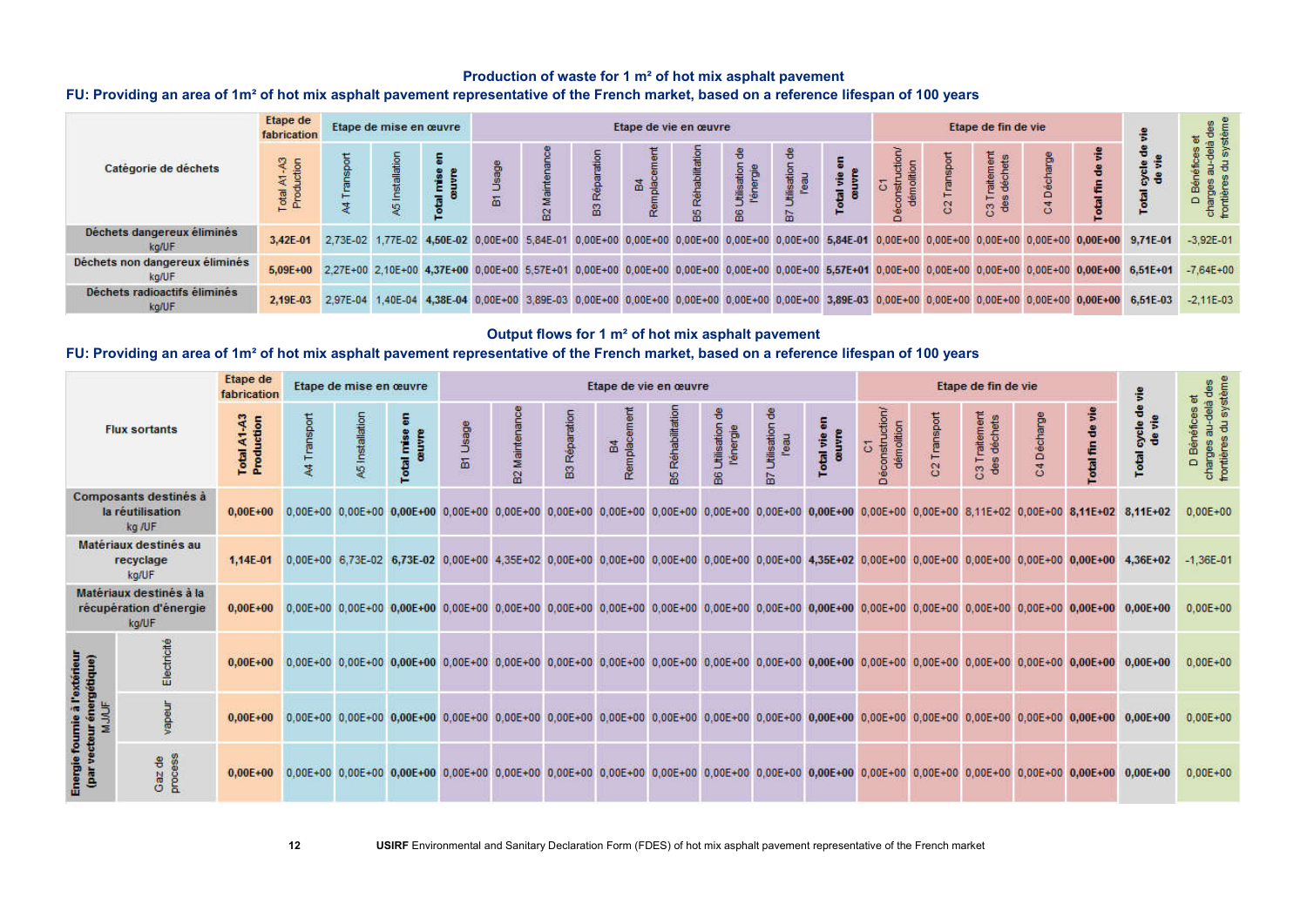### 6. Additional information on the release of hazardous substances into indoor air, soil and water during the use phase

### 6.1. Product characteristics contributing to the sanitary quality of indoor air

Not applicable.

The product has no direct or indirect contact with a building interior. Accordingly, it is not directly concerned by indoor air control.

### 6.2. Product characteristics contributing to the sanitary quality of water

Not applicable.

l

NO PROBLEM!" published in Bitume.info No. 26 of September 2011). NO PROBLEM!"<sup>4</sup>).

In addition, a study carried out by the École Supérieure d'Ingénieurs des Travaux de la Construction (Graduate School of Building Engineering – ESITC) of Cachan on behalf of USIRF in 2011 has demonstrated that "the amounts of pollutants released in leachate are low for MTHBs and extremely low for bituminous asphalt". For the latter, the concentrations of all the elements in solution are almost systematically below the limits of quantification."

<sup>&</sup>lt;sup>4</sup> Can accessed at the following address http://www.bitume.info/articlespdf/313.pdf